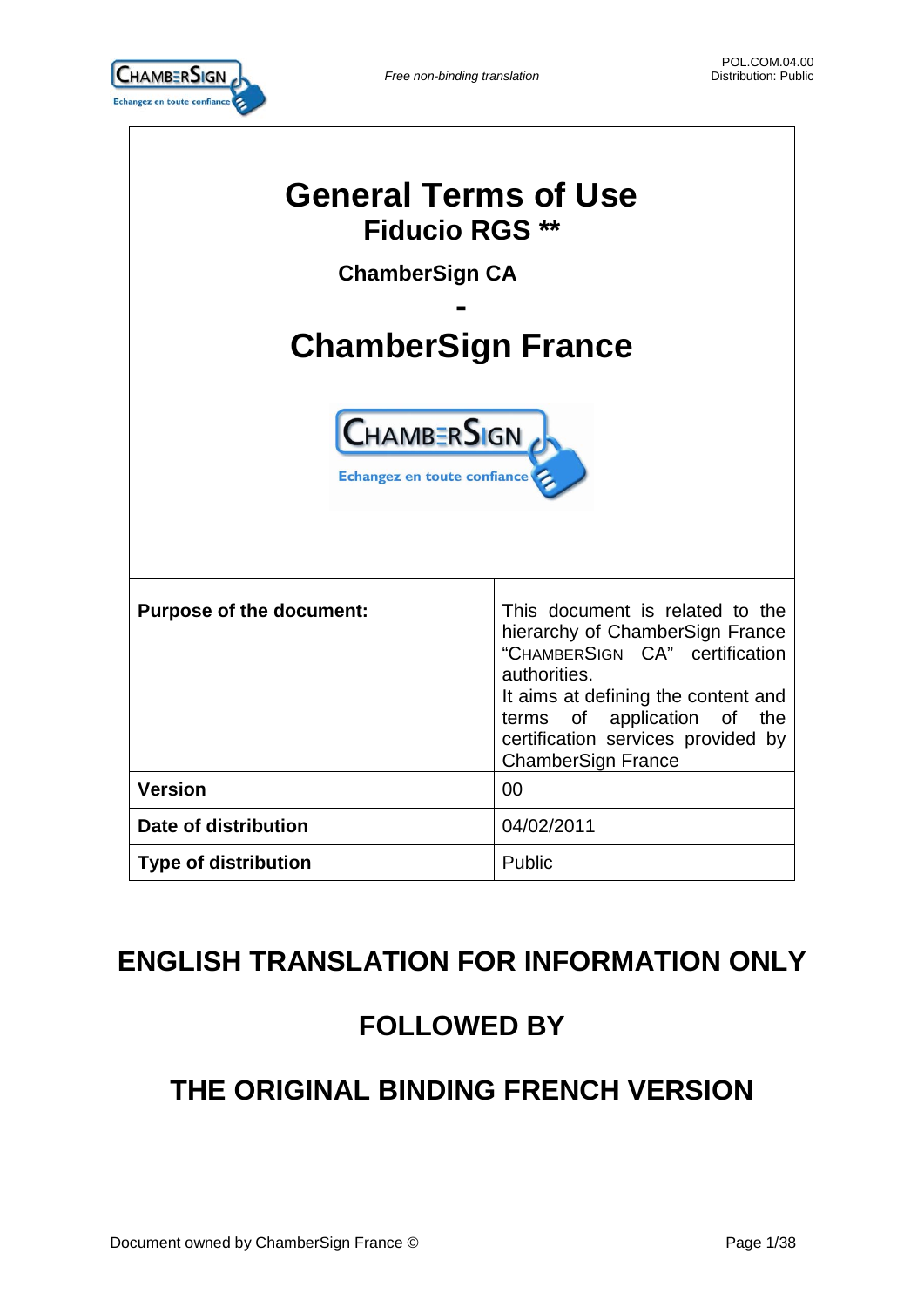

### **CONTENTS**

### **ENGLISH TRANSLATION FOR INFORMATION ONLY**

| 1.                                                   | <b>INTRODUCTION</b>                                                                                                                                                                                                                                                                | $\overline{4}$                                                 |
|------------------------------------------------------|------------------------------------------------------------------------------------------------------------------------------------------------------------------------------------------------------------------------------------------------------------------------------------|----------------------------------------------------------------|
| 2.                                                   | <b>DEFINITIONS</b>                                                                                                                                                                                                                                                                 | $\overline{4}$                                                 |
| 3.                                                   | <b>PURPOSE</b>                                                                                                                                                                                                                                                                     | 6                                                              |
| 4.                                                   | <b>TERM - APPLICATION</b>                                                                                                                                                                                                                                                          | 6                                                              |
| 5.                                                   | REQUESTS FOR CERTIFICATES AND RENEWAL                                                                                                                                                                                                                                              | $\overline{7}$                                                 |
| 5.1<br>5.2<br>5.3<br>5.4<br>5.5<br>5.6<br>5.7<br>5.8 | <b>REGISTRATION OF CERTIFICATE APPLICATION FILES</b><br><b>VERIFICATION OF THE REQUEST</b><br><b>REJECTION OF THE REQUEST</b><br><b>ISSUANCE OF THE CERTIFICATE</b><br><b>ACCEPTANCE OF THE CERTIFICATE</b><br><b>ASSISTANCE</b><br><b>RENEWAL</b><br>AMENDMENT OF THE CERTIFICATE | $\overline{7}$<br>7<br>$\overline{7}$<br>8<br>8<br>8<br>9<br>9 |
| 6.                                                   | <b>CONDITIONS FOR USING CERTIFICATES AND RESTRICTIONS</b>                                                                                                                                                                                                                          | $\boldsymbol{9}$                                               |
| 7.                                                   | <b>CERTIFICATE VERIFICATION PROCEDURE</b>                                                                                                                                                                                                                                          | 9                                                              |
| 8.                                                   | <b>REVOCATION OF THE CERTIFICATE</b>                                                                                                                                                                                                                                               | 10                                                             |
| 9.                                                   | <b>CHAMBERSIGN'S OBLIGATIONS</b>                                                                                                                                                                                                                                                   | 10                                                             |
| 10.                                                  | <b>HOLDER'S OBLIGATIONS</b>                                                                                                                                                                                                                                                        | 11                                                             |
| 11.                                                  | <b>OBLIGATIONS OF CERTIFICATE USERS</b>                                                                                                                                                                                                                                            | 12                                                             |
| 12.                                                  | <b>LEGAL REPRESENTATIVE'S OBLIGATIONS</b>                                                                                                                                                                                                                                          | 13                                                             |
| 13.                                                  | <b>PRICE</b>                                                                                                                                                                                                                                                                       | 14                                                             |
| 14.                                                  | <b>GUARANTEES AND EXCLUSIONS</b>                                                                                                                                                                                                                                                   | 14                                                             |
| 14.1<br>14.2                                         | <b>GUARANTEES</b><br><b>EXCLUSIONS</b>                                                                                                                                                                                                                                             | 14<br>15                                                       |
| 15.                                                  | <b>LIABILITY</b>                                                                                                                                                                                                                                                                   | 15                                                             |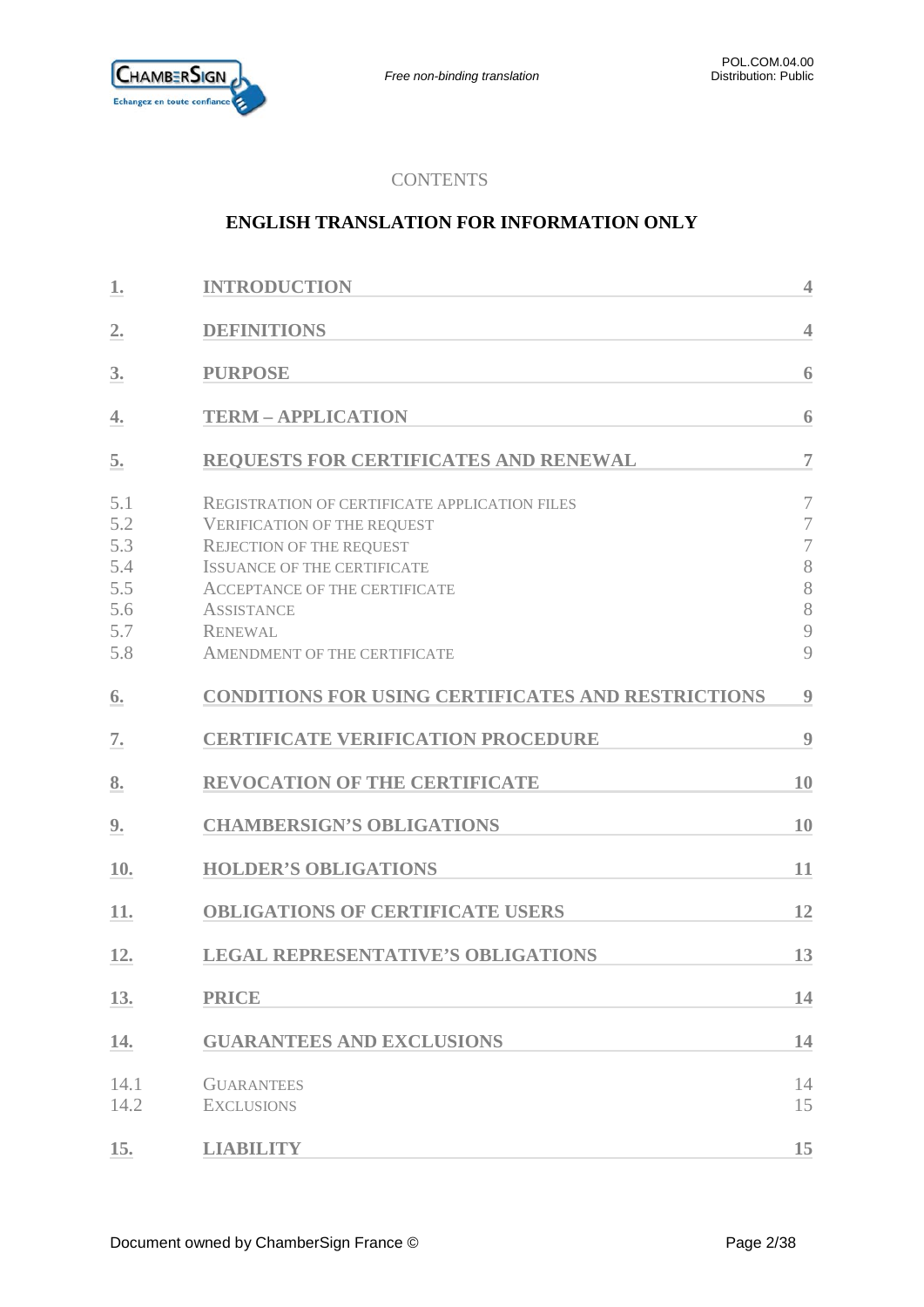

| 16. | <b>INSURANCE</b>                                          | 16 |
|-----|-----------------------------------------------------------|----|
| 17. | <b>CONFIDENTIALITY</b>                                    | 16 |
| 18. | <b>INTELLECTUAL PROPERTY</b>                              | 17 |
| 19. | PERSONAL DATA                                             | 17 |
| 20. | <b>TERMINATION OF THE SUBSCRIPTION</b>                    | 17 |
| 21. | <b>GOOD FAITH</b>                                         | 18 |
| 22. | <b>CONSERVATION</b>                                       | 18 |
| 23. | <b>NULLITY</b>                                            | 19 |
| 24. | <b>ENTIRE AGREEMENT</b>                                   | 19 |
| 25. | <b>LANGUAGE - BINDING VERSION</b>                         | 19 |
| 26. | <b>DISPUTE SETTLEMENT - JURISDICTION - APPLICABLE LAW</b> | 19 |
|     |                                                           |    |

### **VERSION ORIGINALE EN FRANCAIS 20 À 38**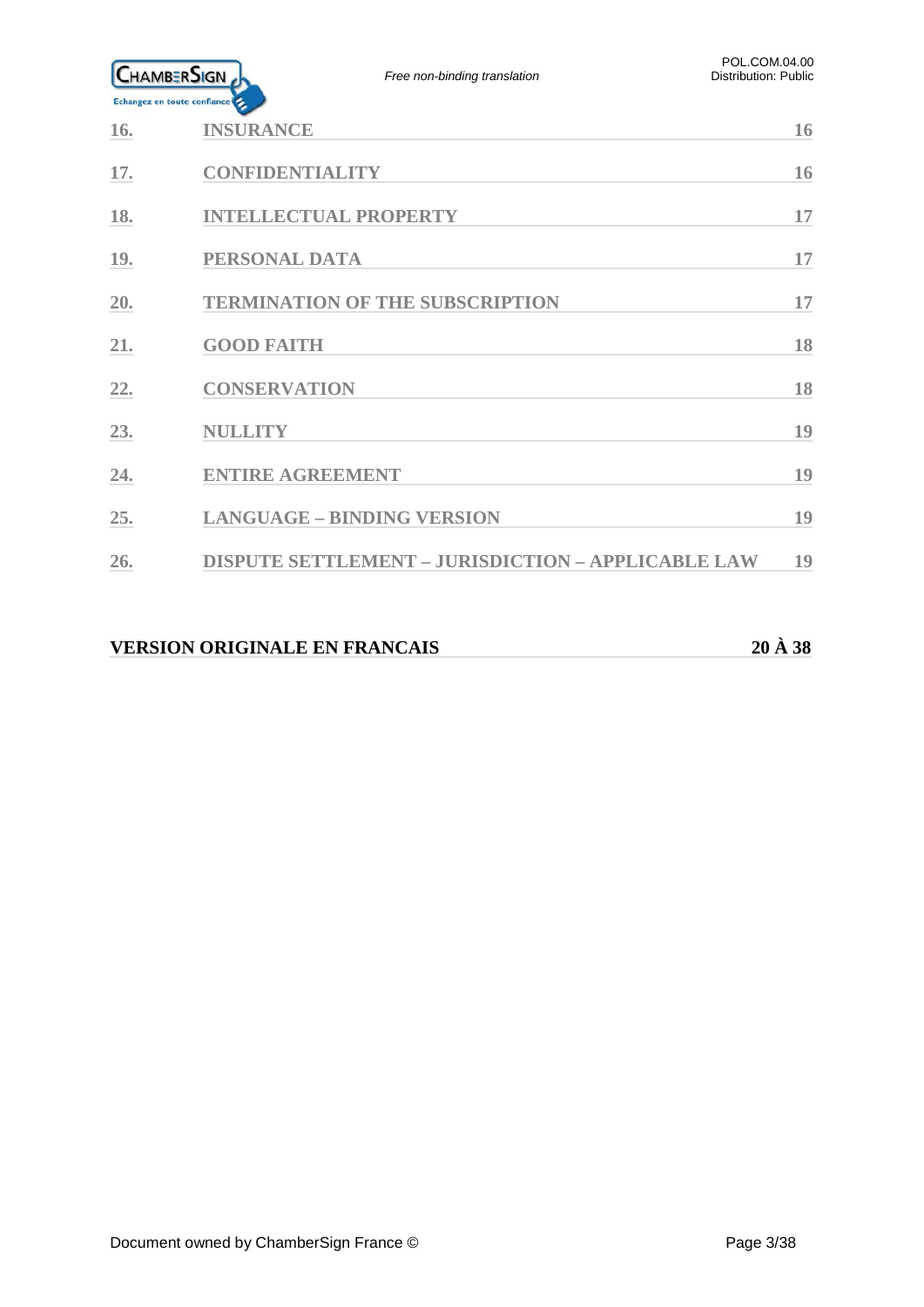

<span id="page-3-0"></span>1. ChamberSign France provides the legal representative, holder and certificate user with certification services.

2. Any use of the services offered implies the consultation and unreserved acceptance of these general terms.

3. The legal representative, holder and certificate user acknowledge that they have read, understood and approved these general terms and the certification policy of the Fiducio RGS \*\* certificate of ChamberSign CA 1.2.250.1.96.1.6.5.1, accept their content in full and acknowledge that they are bound by all of their provisions.

4. The legal representative, holder and certificate user acknowledge that they have the necessary skills and means for using the certificates.

5. The certificate user acknowledges having checked that the IT configuration used is completely secure and that it does not contain any virus and that it is in perfect working condition.

6. The legal representative, the holder and the certificate user acknowledge that they are aware of the type, purpose and terms of using the certificates and have claimed and obtained the information required for using the certificates in full knowledge of the facts.

### <span id="page-3-1"></span>**2. DEFINITIONS**

7. The terms defined below shall have the following meanings between the parties:

- "user application": application services using certificates issued by ChamberSign France for purposes of authentication and signature of the holder;

- "authentication": aims at checking the identity claimed by a person or machine (hereafter referred to as "entity"). Generally speaking, the authentication is preceded by an identification, which enables this entity to make itself known to the system through an element that has been given to it. In other words, the identification consists in providing a previously-registered identity, and the authentication consists in providing proof of this identity;

- "certification authority" or "CA": legal entity which, within an electronic certification service provider (CSP), is in charge, in the name and under the latter's liability, of applying a certification policy and has the capacity to issue electronic certificates in relation to this certification policy. It is hereafter referred to by the words "ChamberSign France". It is qualified in article 7 of decree no. 2001-272 of  $30<sup>th</sup>$  March 2001 taken as application of article 1316-4 of the French Civil Code and regarding electronic signatures;

- "delegated registration authority" or "DRA": only intervenes during the one-on-one meeting with the holder and the handover of the key support;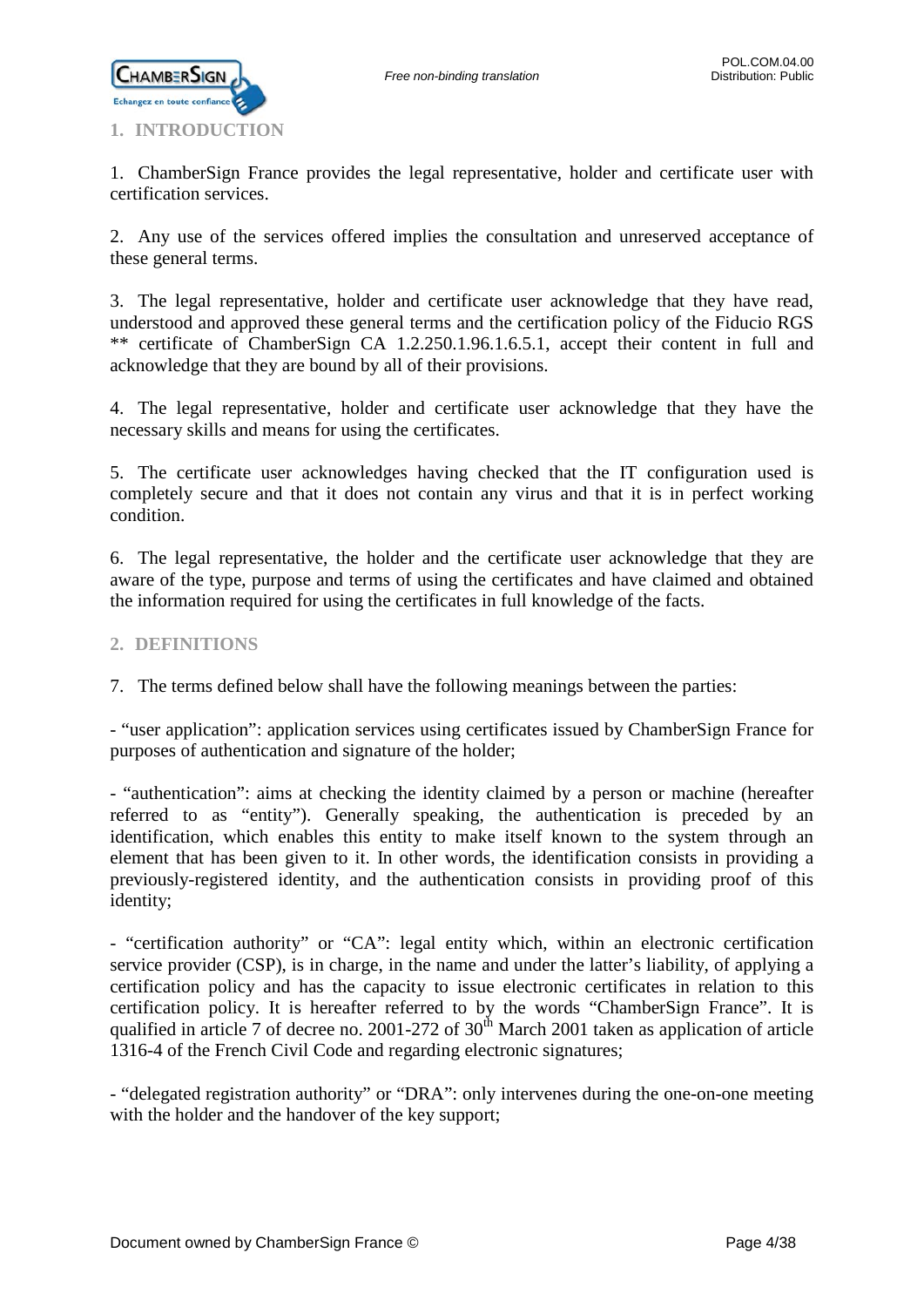

**-** "key pair": couple of keys made up of one public key and one private key, generated in relation to a PKI-type of infrastructure (technical solutions based on public-key cryptography);

**-** "registration office" or "RO": checks the identification information of the future holder of a certificate, and where necessary other specific attributes, before transferring the corresponding request to the appropriate KMI department;

- "certificate": electronic file certifying that a key pair belongs to the holder or to the material element or software identified in the certificate. The certificate is signed by the certification authority;

- "compromise": disclosure or suspected disclosure or loss of confidential information as a result of infringing a security measure and leading to a possible loss in confidentiality and/or integrity of the data in question;

- "certification practices statement"**:** text defining the practices used by a certification authority in order to issue certificates and more generally the practices of all of the components of the certification authority in the whole life-cycle of a certificate; hereafter referred to as "CPS";

**-** "confidential data": the holder's strictly personal data which should absolutely be kept secret and which are: the certificate's private key, the collection code and the activation code of the private key;

- "entity": administrative authority or company defined broadly, i.e. also private-law legal entities such as associations;

- "key management infrastructure": series of components, functions and processes devoted to managing cryptographic keys and their certificates used by trustworthy services; hereafter referred to as "KMI";

- "LAR": list of certification authority revoked certificates;

- "CRL": certificate revocation list;

- "certification agent": person appointed by the legal representative of the customer entity in order to collate the documents of the certificate application files, to perform the one-on-one recognition with the holders and to perform the certificate revocation requests;

- "OID": object identifier identifying the certification authority's certification policy;

**-** "certification policy": series of rules, identified by a name (OID), defining the standards with which ChamberSign France complies in relation to these terms and indicating the applicability of a certificate to a particular community and/or to a class of applications with shared security standards; hereafter referred to as "CP";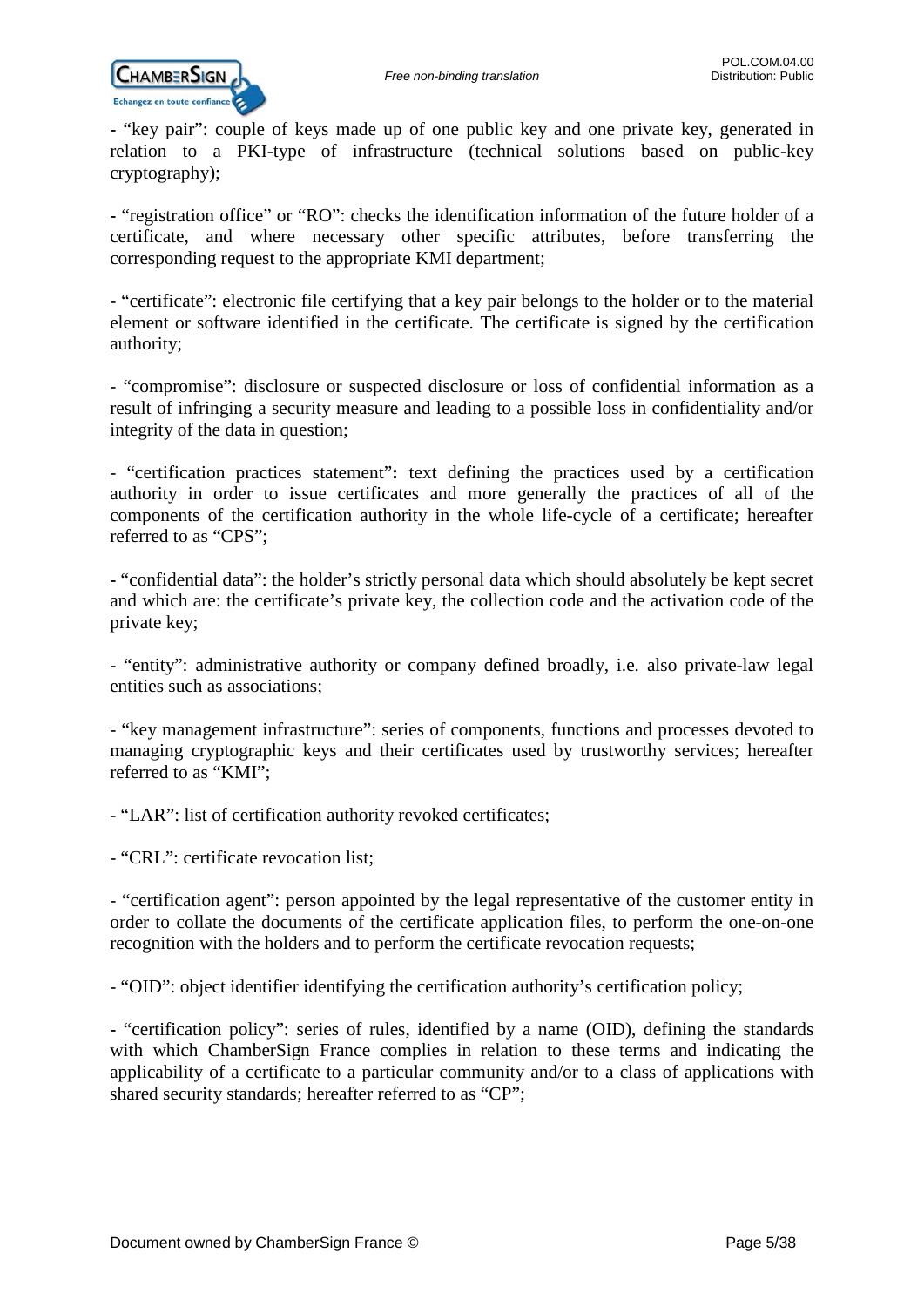**-** "holder"**:** private individual identified in the certificate and who holds the private key corresponding to the public key that is in this certificate;

**-** "revocation": action performed by the holder, agent, a legal representative of the entity or ChamberSign France which aims at ceasing the validity of the certificate. This action may be performed further to a change in information contained in the certificate or in the case of a compromise. In this respect, a certificate which has been revoked is recorded on the CRL (certificate revocation list);

**-** "electronic signature": use of a reliable identification process guaranteeing its relation with the deed to which it is attached, in accordance with applicable legislation;

-"certificate user": entity or private individual receiving a certificate and who relies on it for checking an authentication value from the holder of the certificate or for checking an electronic signature from the holder of the certificate; Example: addressee of a signed email or signatory of a contract signed electronically.

### <span id="page-5-0"></span>**3. PURPOSE**

8. These general terms aim at defining the content and methods of application of the certification services provided by ChamberSign France as certification authority to the holders, legal representative, DRA and certification agent, and at specifying the undertakings and obligations of these various parties involved.

### <span id="page-5-1"></span>**4. TERM – APPLICATION**

9. These general terms of use are binding on the legal representative, the holder and the certification agent, where appropriate, as from their acceptance by the latter. They vouch for these general terms being respected by the certificate user.

10. These general terms are binding throughout the whole period of the services being put online, without prejudice to any updates to them.

11. ChamberSign France undertakes to provide the legal representative, the holder and the certification agent, where appropriate, with the new general terms of use.

12. Any use of the services by the legal representative, the holder and the agent after the amendments of the general terms implies acceptance by the latter of the new general terms.

13. The general terms of use apply as from their signature.

14. The supply of the certification services is subject to the payment of the agreed price.

15. The general terms of use are signed for a period of three years.

16. These general terms of use may be renewed automatically once, for a period of three years.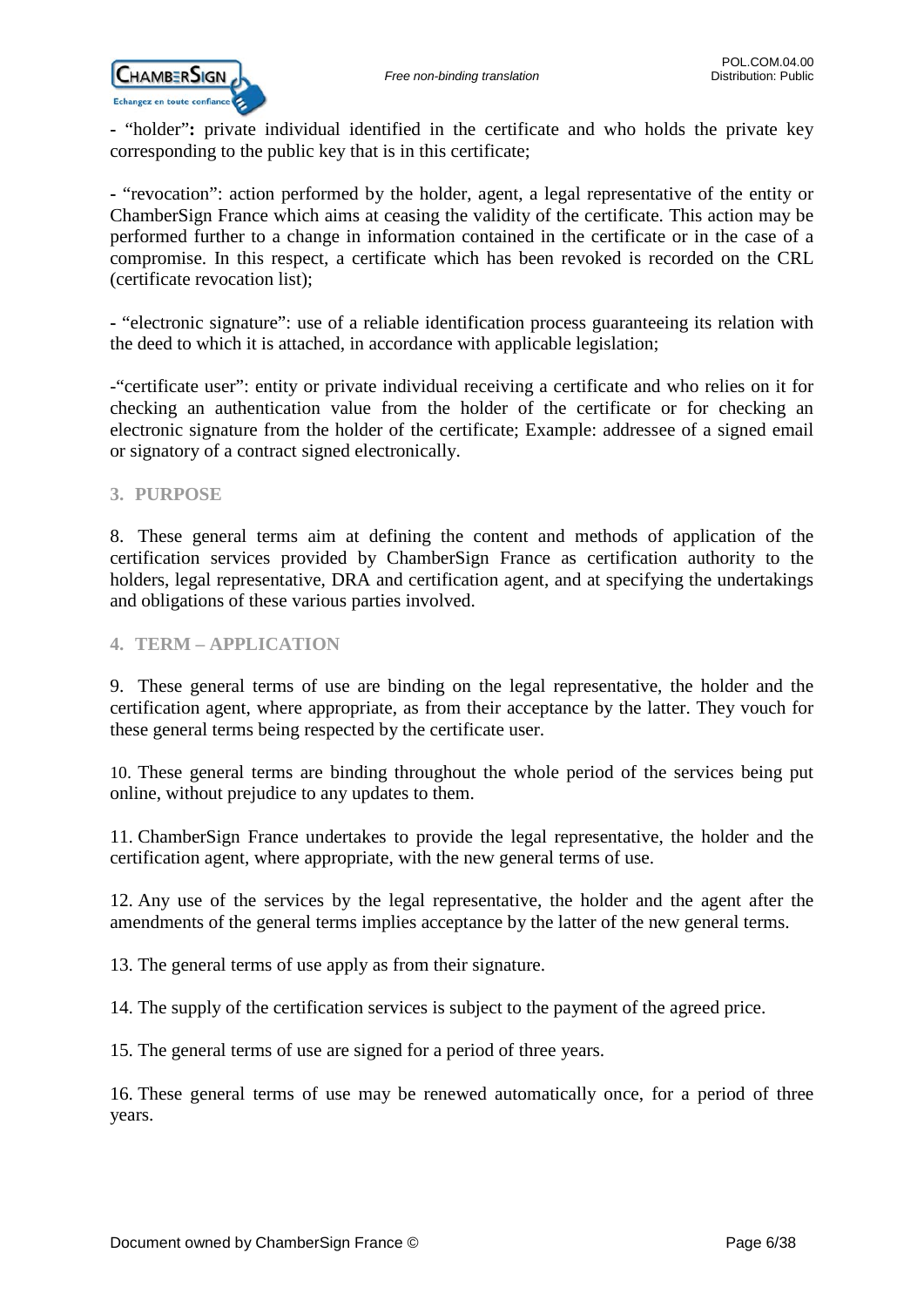

17. In the case of absence of renewal or when the customer entity has not settled the renewal price, these general terms are automatically terminated.

18. The certificates will then no longer be usable and shall be revoked by ChamberSign France after information sent to the customer entity.

<span id="page-6-0"></span>**5. REQUESTS FOR CERTIFICATES AND RENEWAL**

### <span id="page-6-1"></span>**5.1 REGISTRATION OF CERTIFICATE APPLICATION FILES**

19. The certificate application file sent to ChamberSign France will include at least the following elements:

- a written certificate request, signed and dated less than three months ago by the future holder and, if different, by the legal representative or his/her assignee or the certification agent;
- an official valid identification document of the future holder including an ID photograph presented to ChamberSign France which keeps a copy of it;
- an official valid identification document of the signatory of the request including an ID photograph presented to ChamberSign France which keeps a copy of it;
- the general terms of use, signed.

20. The holder or the legal representative of the entity and the agent may make a certificate request by completing the certificate request form on the ChamberSign France website: [www.chambersign.fr.](http://www.chambersign.fr/)

21. They then send the supporting documents required by post, or attend the registration office directly.

22. The supporting documents to be enclosed when making an initial certificate request are specified in the subscription form.

<span id="page-6-2"></span>**5.2 VERIFICATION OF THE REQUEST**

23. The registration office performs the following operations:

- checks and confirms the identity of the future holder;
- checks the coherency of the supporting documents presented;
- ensures that the future holder is aware of the terms applicable for using the certificate as stipulated in this document.

### <span id="page-6-3"></span>**5.3 REJECTION OF THE REQUEST**

24. In the case of missing documents and after a reminder regarding the supply of these documents, the registration office reserves the right to reject the certificate request.

25. It informs the holder, certification agent or legal representative of the entity of the same.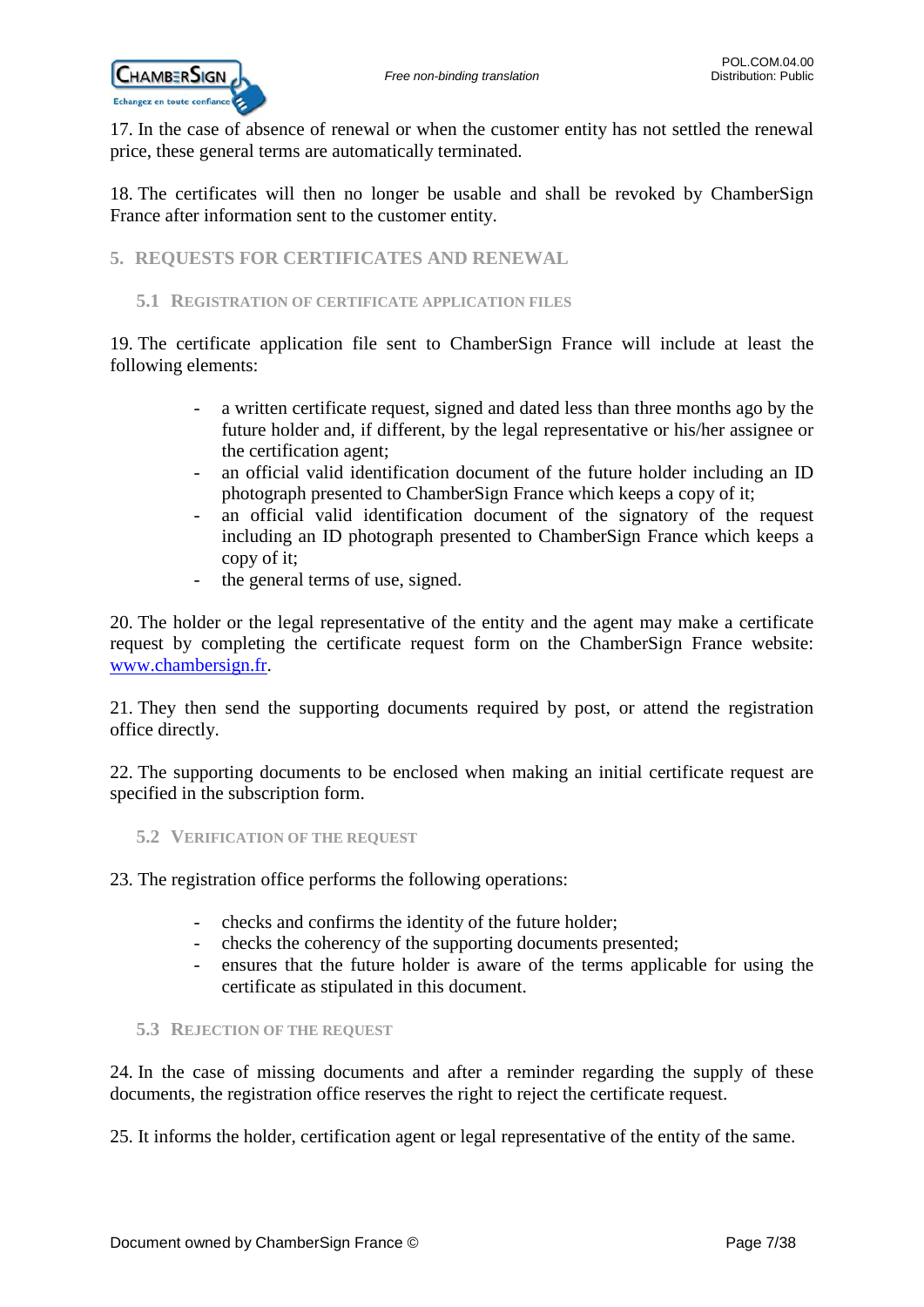

<span id="page-7-0"></span>**5.4 ISSUANCE OF THE CERTIFICATE**

26. After authentication of the origin and verification of the integrity of the request sent by the registration office, ChamberSign France generates the certificate, the holder's key pair, his/her authentication and signature mechanism, the activation codes …

27. Each certificate request is subject to a one-on-one meeting of the holder with an RO, a DRA agent or the certification agent.

28. The one-on-one recognition process may be performed, where appropriate, with a representative of ChamberSign France empowered for this purpose during the latter's visit to the holder, in particular when performing a training session on electronic signatures given by ChamberSign France.

29. The availability of the certificates issued by ChamberSign France after the registration process gives rise to the issue of an availability notice via email sent to the holder who should follow the instructions set out in the said message in order to collect them.

30. For certificates confined on physical media (USB flash drives), the physical media and ChamberSign France certificates are collected from the RO, the DRA, the certification agent or from a person appointed by ChamberSign France.

These certificates are generated on Gemalto MultiApp ID IAS ECC media.

31. The holder must collect his/her certificate as from receipt of the message informing him/her of its availability. ChamberSign France reserves the right to abandon the certificate issuance process if the holder has not come forward to collect his/her certificate 2 months after the said message.

<span id="page-7-1"></span>**5.5 ACCEPTANCE OF THE CERTIFICATE**

32. ChamberSign France is informed of the collection of each certificate. The holder must test his/her certificate by using the service provided for this purpose on the ChamberSign France website.

33. The holder is required to inform ChamberSign France of any inaccuracy or fault in the Certificate within seven business days following the collection of the Certificate, in order for the latter to be revoked and a new one provided.

34. The holder is deemed to have tested and accepted his/her certificate once a period of 2 months has passed after collection of the Certificate or if he/she has used his/her certificate.

### <span id="page-7-2"></span>**5.6 ASSISTANCE**

35. In order to assist the holder, technical instructions on using the certificate are delivered to him/her during the one-on-one meeting and a telephone assistance or hot line is available on 08 92 23 02 52 (0.34 Euros incl. taxes per minute in Metropolitan France only) from 9a.m. to noon and from 2p.m. to 5p.m., on business days.

36. A tutorial and a FAQ section are available on the ChamberSign France website at the following address: [http://www.chambersign.fr.](http://www.chambersign.fr/)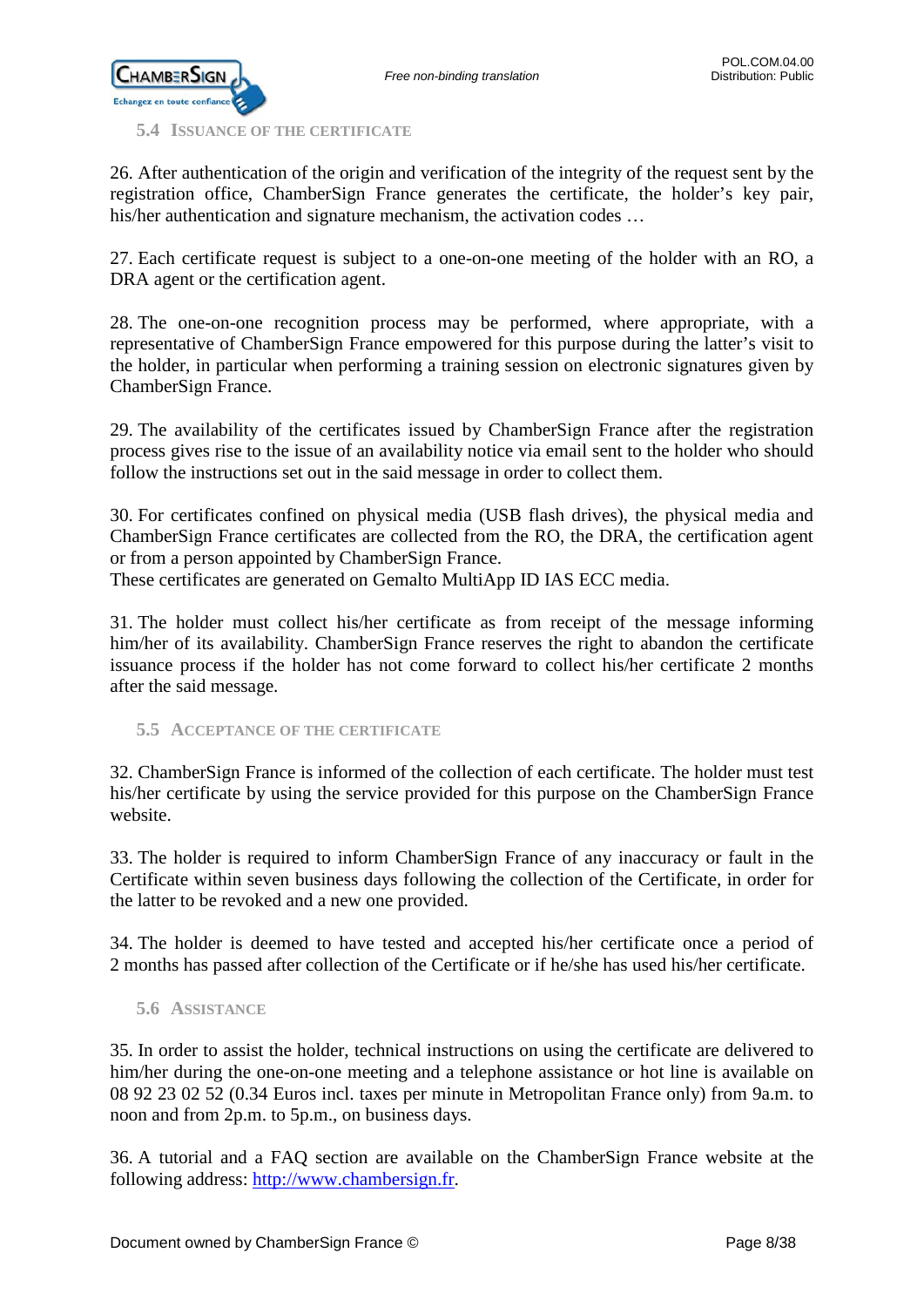

### <span id="page-8-0"></span>**5.7 RENEWAL**

37. The renewal of a certificate at the end of its validity period implies sending the supporting documents that are no longer valid or that have been amended, in accordance with the subscription form. All holders are informed by email of the upcoming expiry of their certificate. If the holder wishes to renew it, he/she makes a renewal request before the expiry date on the ChamberSign France website.

38. The renewal of a certificate only implies a change in validity dates but not in any of the other pieces of information which remain identical to the previous certificate.

39. The renewal of the certificate implies a renewal of the corresponding key pair.

<span id="page-8-1"></span>**5.8 AMENDMENT OF THE CERTIFICATE**

40. The amendment of a certificate corresponds to changes in information without changing the public key. ChamberSign France does not make any amendment to a certificate; in the case of a change in the information contained in the certificate, a new certificate request must be made, in accordance with the terms and conditions set out in paragraphs 73 and 93 of these general terms of use.

### <span id="page-8-2"></span>**6. CONDITIONS FOR USING CERTIFICATES AND RESTRICTIONS**

41. The use of the holder's private key and of the certificate must remain strictly limited to authentication and electronic signature services.

42. The certificates must not be used for personal purposes.

43. For signature purposes, the certificates may not be used for transactions exceeding an amount of  $\epsilon$  600 000.

### <span id="page-8-3"></span>**7. CERTIFICATE VERIFICATION PROCEDURE**

44. ChamberSign France undertakes to provide a consultancy service on its [www.chambersign.fr](http://www.chambersign.fr/) website enabling to check the validity of the certificates it has issued.

45. This service is available 24 hours a day.

46. The information made available by ChamberSign to the certificate user will enable the latter to check and validate the status of a certificate and of all of the corresponding certification chain, prior to its use, i.e. to check the signatures of the chain's certificates, as the signatures guarantee the origin and integrity of the CRL / LAR.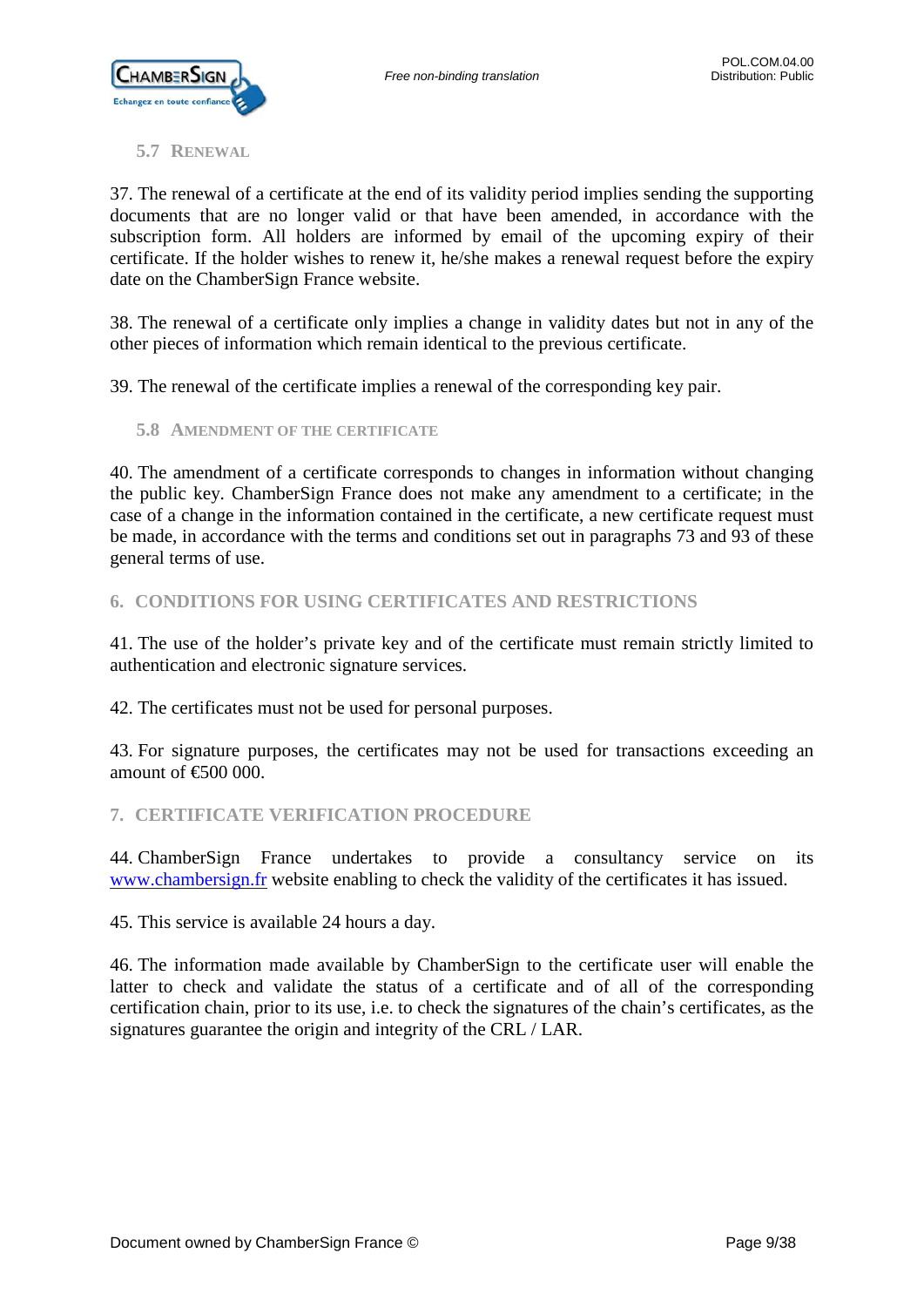

<span id="page-9-0"></span>**8. REVOCATION OF THE CERTIFICATE**

47. The Certificate may be revoked at any time either by fax, or by registered letter with confirmation of receipt sent to the RO, or online from the following website: [www.chambersign.fr.](http://www.chambersign.fr/)

48. A certificate may be revoked in particular for the following reasons:

- amendment in information contained in the certificate;
- inaccurate information provided in the registration file;
- lack of payment of the price of the certificate by the legal representative or the holder;
- possible or proved compromise of the holder's private key;
- lack of respect by the holder of the rules for using the certificate;
- lack of respect by the holder and/or, where appropriate, the certification agent or the entity of ChamberSign France's CP obligations;
- performance of fraudulent operations;
- termination of the subscription;
- request for revocation of the certificate;
- departure, change in address, death of the holder;
- transfer or stoppage of activity of the holder's entity.

49. The revocation request may be made by the following persons:

- holder;
- certification agent;
- a legal representative of the entity;
- ChamberSign France.

50. When several certificates are stored on the same medium by the holder, the holder must revoke all of these certificates.

51. The revocation request may be made 24 hours a day on the ChamberSign France website.

52. The revocation request may undergo a verification procedure of the information regarding the person making the request and their authority in relation to the certificate.

53. The holder receives confirmation of this revocation, by email.

54. The holder acknowledges and accepts that any use of the certificate, after having become aware of the occurrence of any of the above-mentioned events, will be at his/her own risk, without prejudice to any legal action for liability that ChamberSign France reserves the right to instigate against the holder.

### <span id="page-9-1"></span>**9. CHAMBERSIGN'S OBLIGATIONS**

55. ChamberSign France allocates an OID to its CP which is included in the corresponding certificates that it undertakes to have evolved in the case of evolution in its CP.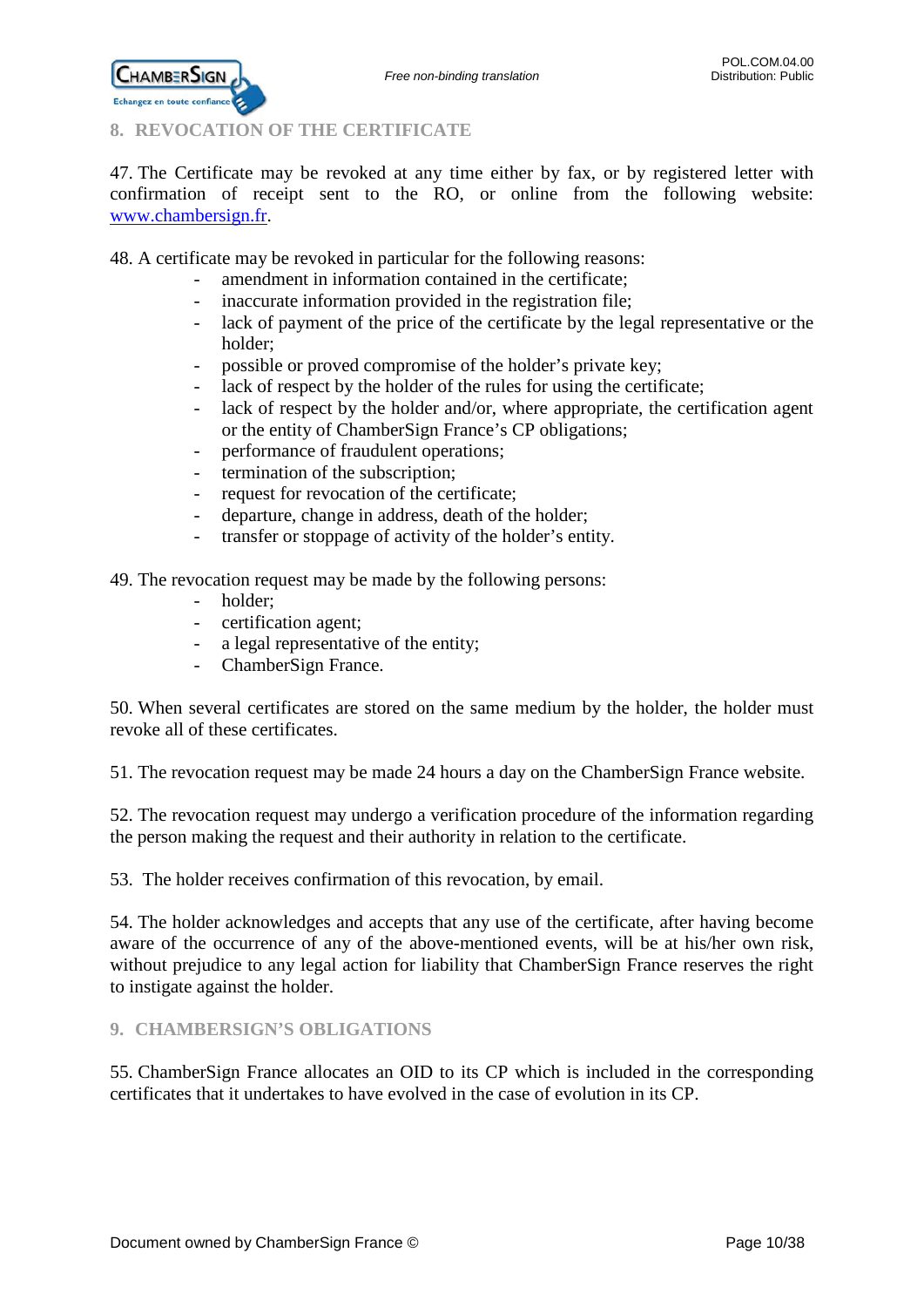

56. It undertakes to ensure the control by the Registration Office of the identification of the Holder, the Legal Representative and where appropriate, the Certification Agent wishing to obtain a signature Certificate.

57. ChamberSign France undertakes to perform the certification services in accordance with the terms and conditions and subject to the restrictions of these general terms of use.

58. ChamberSign France undertakes to show the users of its certificates that it has issued a certificate for a given holder and that this holder has accepted the certificate.

59. It undertakes to endeavour to create and issue certificates that contain information deemed as accurate.

60. For this, ChamberSign France undertakes to ensure that the certificate application file is complete, and that the documents provided apparently comply.

61. It undertakes to ensure that the electronic signature certificate is delivered to the holder within a period of 48 hours as from receipt of a full file by the registration office.

62. It undertakes to establish, by issuing a certificate, a link between the identity of a person and the information contained in the said certificate.

63. Should the legal representative use the services of an assignee, the Registration Office undertakes to inspect the assignee's identity and to check the existence of an authorisation signed between the legal representative and the assignee.

64. ChamberSign France takes all reasonable steps to ensure that the holders are aware of their rights and obligations regarding the use and management of the keys, the certificates and the equipment and software used for the purpose of the KMI.

65. ChamberSign France takes all necessary measures in order to cover its liability related to its operations and/or activities and possesses the financial stability and resources required for working in compliance with the CP.

66. ChamberSign France has a general obligation of surveillance as regards the security and integrity of the certificates issued by it or one of its components.

67. ChamberSign France undertakes to ensure the proper functioning of the certificates that it issues.

### <span id="page-10-0"></span>**10. HOLDER'S OBLIGATIONS**

68. The holder undertakes to provide all useful, accurate and updated information for creating and managing the certificates throughout the whole term of the agreement.

69. The holder vouches for the accuracy of the information provided and the comprehensiveness of the supporting documents required for the registration in accordance with the article entitled "Requests for certificates and renewal" of these general terms.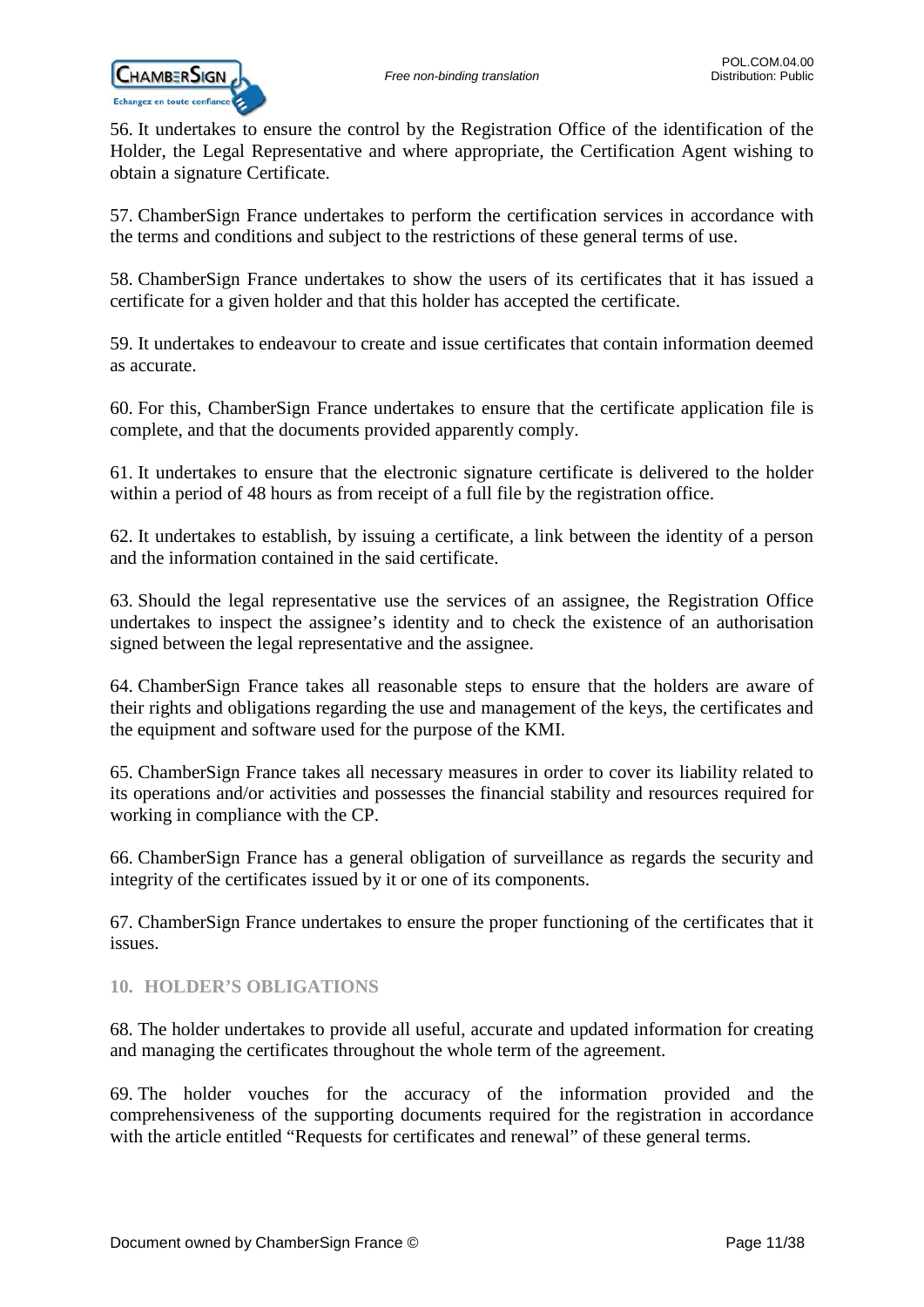

70. The holder acknowledges and accepts that the information provided in this respect is kept and used by ChamberSign France in order to manage the certificates in accordance with the conditions stipulated by law and in particular those regarding the protection of personal data.

71. The holder informs ChamberSign France of any amendment regarding the information contained in his/her certificate.

72. ChamberSign France reserves the possibility to perform random checks regarding the accuracy of the information contained in the certificate.

73. Amendments regarding the information contained in the certificate must be sent by letter with the supporting documents required to the related RO, within a period of 30 days as from their occurrence. Otherwise, ChamberSign France reserves the right, once the period has passed, to revoke the Certificate (or terminate the general terms of use).

74. The holder acknowledges that he/she has been informed of the conditions of installing the certificates of ChamberSign France. In particular, the certificate is the subject of a tutorial available on the ChamberSign France website.

75. The holder chooses equipment and software providing security in keeping with his/her needs for the installation and protection of the certificates and physical media.

76. The holder undertakes to respect the authorised uses of the key pairs and certificates.

77. The holder protects his/her private key by means that are adapted to his/her surroundings.

78. The holder protects his/her activation data and, where appropriate, implements it.

79. The holder protects the access to his/her certificates base.

80. The holder respects the conditions of using his/her private key and the corresponding certificate.

81. The holder must make a revocation request, immediately, of his/her certificate, sent to the Registration Office or made on the [www.chambersign.fr](http://www.chambersign.fr/) website, in the case of compromise or suspected compromise of his/her private key (or the activation data).

82. The holder undertakes not to deliver the certificate attributed to him/her or the protection codes of this certificate.

83. The holder is informed that the personal identity information may be used as elements of authentication during the revocation request.

### <span id="page-11-0"></span>**11. OBLIGATIONS OF CERTIFICATE USERS**

84. The certificate users undertake to respect these general terms.

85. The certificate users check and respect the purpose for which a certificate has been issued.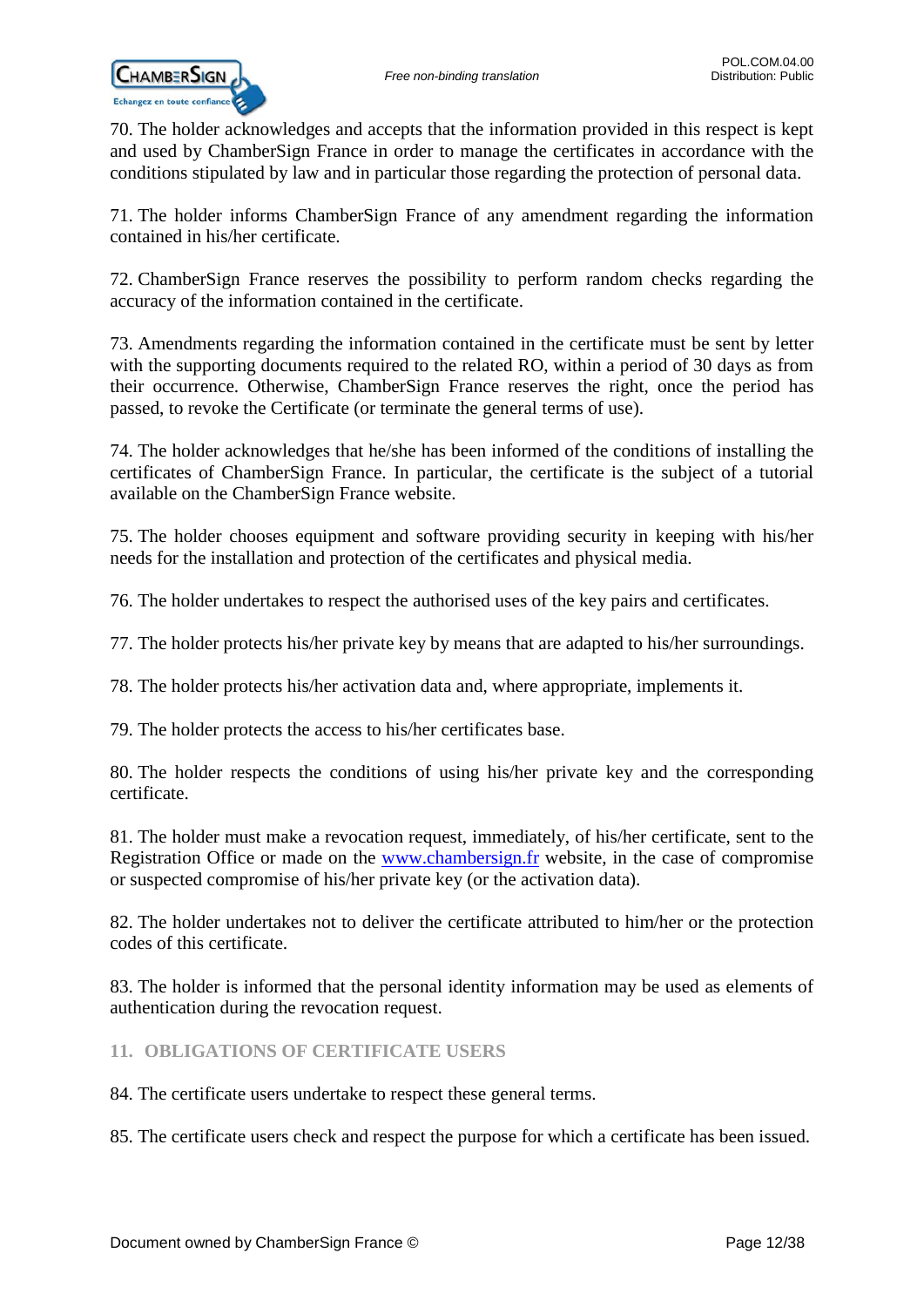86. The certificate users check that the certificate issued by ChamberSign France is referenced at the security level and for the level of trust required by the application.

87. When the holder is not the legal representative of the entity, the user is responsible for checking that the holder, on the date of signature, has the necessary powers for binding the entity for the deed in question.

88. For each of the certificates of the certification chain, from the holder's certificate to the root certification authority, the users check the status of the certificate and in particular the digital signature of ChamberSign France, issuer of the certificate in question, and inspect the validity of this certificate.

89. The certificate users check and respect the obligations of the certificate users set forth in the applicable CP.

### <span id="page-12-0"></span>**12. LEGAL REPRESENTATIVE'S OBLIGATIONS**

90. The legal representative undertakes to respect these general terms.

91. The legal representative is responsible for managing the certificates issued to its employees or agents in relation to the subscription agreement, and undertakes to ensure that all holders of certificates issued in relation to this subscription agreement respect the related obligations and that no fraud or error is committed. In this respect, the legal representative ensures in particular that the holder:

- does not use the certificates for personal purposes;
- communicates the information required for the creation of the certificate and any amendments throughout the whole term of the subscription agreement;
- respects the revocation procedure described in the article entitled "Revocation";
- keeps the confidential data secret and secure, along with the physical medium of the certificate.

92. The legal representative undertakes to provide all useful, accurate and updated information for the creation and management of the certificates throughout the whole term of the agreement.

93. The amendments regarding the information contained in the certificate must be sent by letter with the required supporting documents to the related RO, within a period of 30 days as from their occurrence. Otherwise, ChamberSign France reserves the right, once this period passed, to revoke the Certificate (or terminate the subscription agreement).

94. The legal representative guarantees the accuracy of the information provided and the comprehensiveness of the necessary supporting documents for the registration in accordance with the article entitled "Requests for certificates and Renewal" of these general terms of use.

95. The legal representative acknowledges and accepts that the information provided in this respect be kept and used by ChamberSign France in order to manage the certificates in accordance with the conditions set out by law and in particular those regarding the protection of personal data.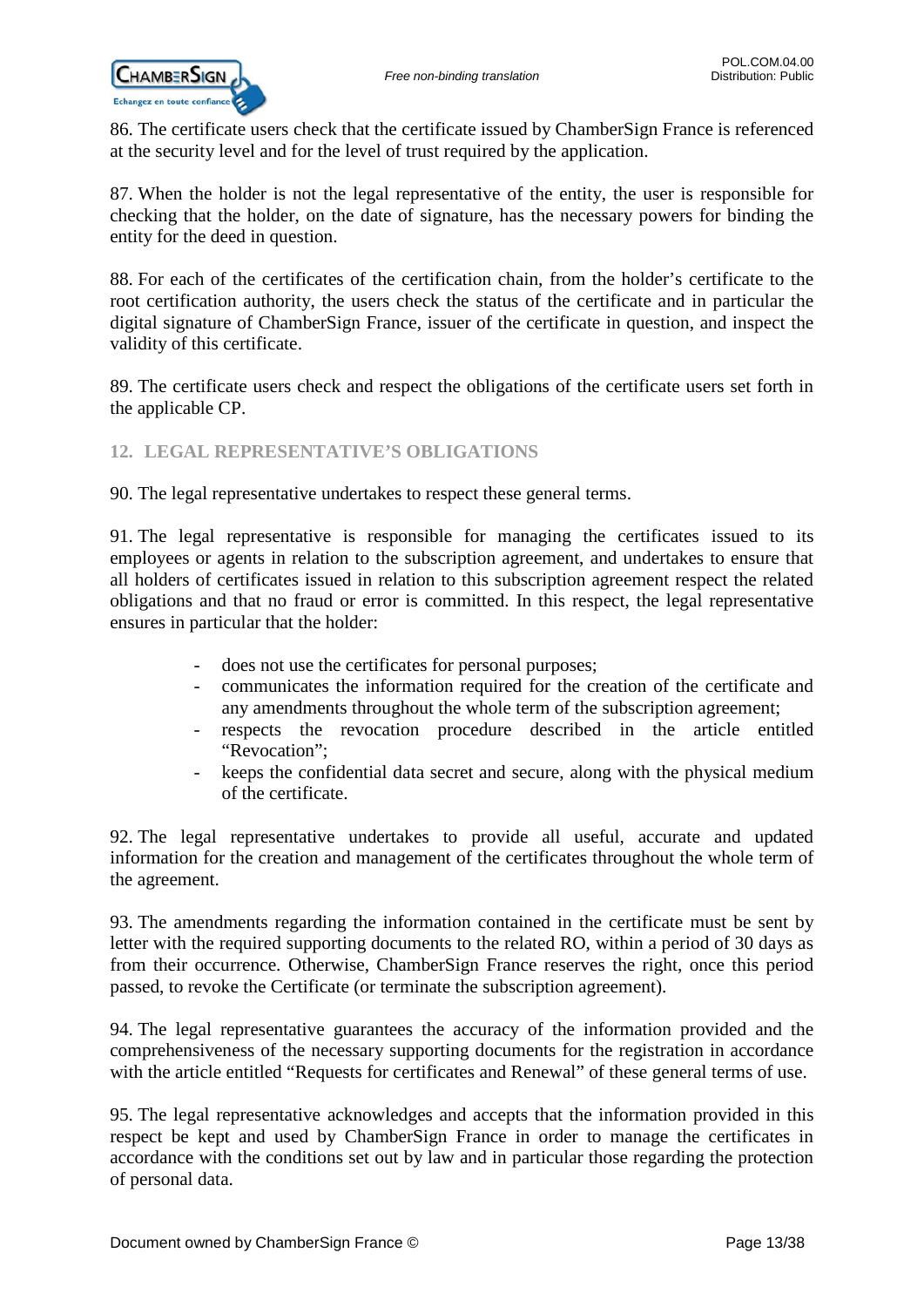

96. The legal representative acknowledges that it has been informed of the conditions of installing the ChamberSign France certificates. In particular, the certificate is the subject of a tutorial available on the ChamberSign France website.

97. The legal representative chooses the equipment and software providing security in keeping with their needs for the installation and protection of the certificates and physical media.

<span id="page-13-0"></span>**13. PRICE**

98. The price of the signature certification service is assessed in accordance with the pricing conditions issued by ChamberSign France.

- 99. The following settlement means are accepted:
	- \* Cash card;
	- \* Bank transfer;
	- \* Cheque.

100.No discount is granted in the case of early settlement.

- 101.ChamberSign France reserves the right to re-invoice bank fees to the holder should the latter issue a bad cheque, along with any costs incurred due to a payment error by the holder.
- 102.The price of the certificate is settled on the date of the one-on-one meeting.
- 103.In the case of lack of settlement within the required period, an indemnity shall be owed, in accordance with law no. 2001-420, calculated on the basis of the rate applied by the European Central Bank to its most recent refinancing operation, increased by 10 percentage points.
- 104.These penalties will be applicable as from the day following the date stipulated for the settlement of the invoice and shall be payable without any reminder being required.
- 105.In the case of lack of settlement, ChamberSign France reserves the right to revoke the certificate without entitling any party to compensation or replacements.
- <span id="page-13-2"></span><span id="page-13-1"></span>**14. GUARANTEES AND EXCLUSIONS**
	- **14.1 GUARANTEES**
- 106.ChamberSign France guarantees and maintains the coherency of its CPS with its CP.
- 107.ChamberSign France undertakes to protect and guarantee the integrity and confidentiality of its secret and/or private keys.
- 108.ChamberSign France guarantees the security of the keys that it provides.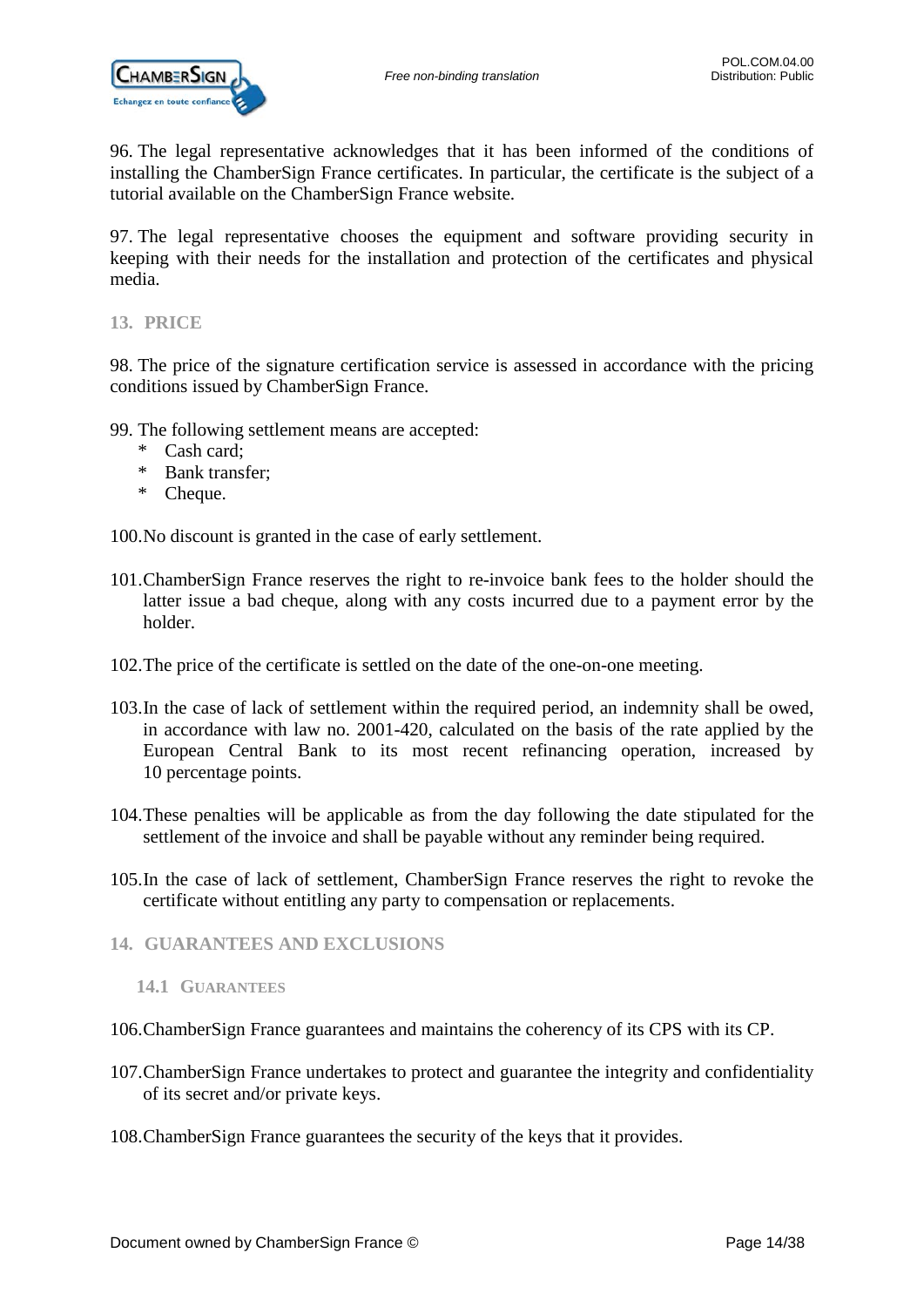

<span id="page-14-0"></span>109.ChamberSign France does not, under any circumstances, guarantee the content of the messages signed by using its certificate, and only the holder is liable in relation to third parties for the content of its messages sent.

### <span id="page-14-1"></span>**15. LIABILITY**

- 110.ChamberSign France is liable for the compliance of its certification policy with the requirements issued by the Standard-CP.
- 111.ChamberSign France bears the cost of any damaging consequences as a result of failure by it or one of its components to respect its CP.
- 112.In addition, ChamberSign France acknowledges that its liability is incurred in the case of fault or negligence, by itself or one of its components, of any kind and seriousness whatsoever, which may lead to holders' personal data being read, altered or misused for fraudulent purposes, whether this data is contained or in transit in the ChamberSign France certificate management applications.
- 113.It is responsible for maintaining the level of security of the technical infrastructure that it uses for providing its services.
- 114.Any amendment leading to an impact on the level of security provided must be approved by the CA's high-level ruling bodies.
- 115.Only the relevant information of the CP implemented by the CA is shown in the general terms of use.
- 116.ChamberSign France may not be held liable for the prejudice caused by a use of the certificate that exceeds the limits of the authorised use and the upper limit of the transactions as stipulated in these general terms.
- 117.ChamberSign France's liability may not be incurred in the case of inaccurate information due to false declarations, false documents or the absence of information on amendments occurring in the situation of the holder, the legal representative, or the certification agent upon creating the certificate or during its validity period, whether such false declaration, false document or omission is intentional or not.
- 118.ChamberSign France does not make any commitment, or take on any liability as regards the consequences of delays in transmission, alteration, errors or losses of any electronic message, letter or document signed.
- 119.Without prejudice to the article entitled "Insurance", ChamberSign France may not, under any circumstances, be held liable for any consequential damage such as, for example, any financial or commercial prejudice, or loss of profits or business, caused by or resulting from the subscription or related to the use of the certificates issued by ChamberSign France.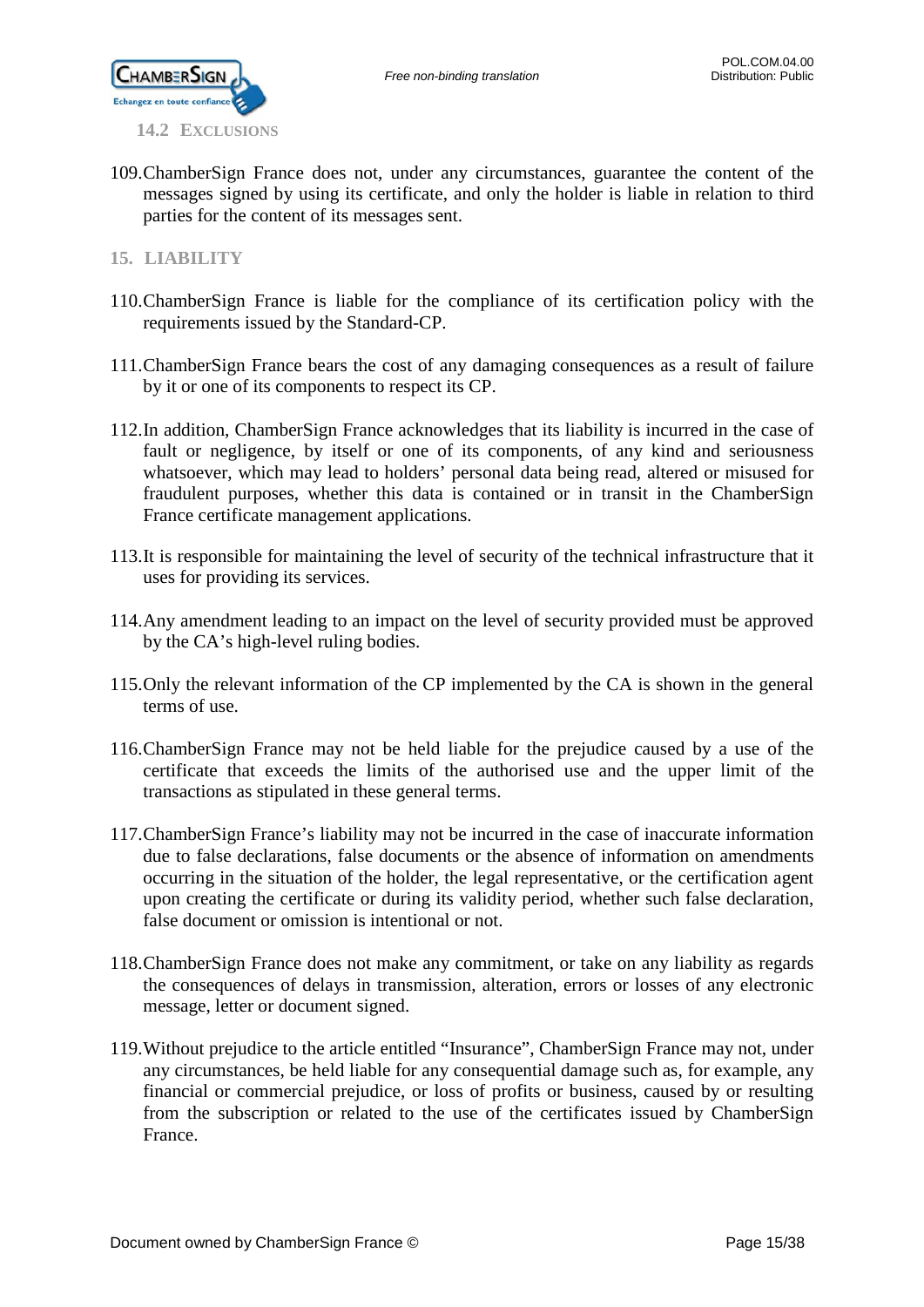

- 120.It does not take on any commitment or liability regarding the use of a certificate by the holder, the certification agent, the legal representative or the certificate user that does not comply with these General Terms, in particular as regards the inspection procedures on the validity of the certificate during a transaction.
- 121.Furthermore, ChamberSign France may not be held liable for phenomena related to the normal wear and tear of computing media, and in particular the deterioration of the information held on the said media due to the influence of magnetic fields.
- 122.ChamberSign France may not be held liable for damage related in particular to an interruption or fault in the services and applications of the certificate user.
- 123.If the legal representative has acquired one or several physical media, ChamberSign France is only responsible for their physical issue.
- 124.In the case of a fault of the physical medium or its related device driver, CSF will cover the replacement of it.
- 125.ChamberSign France may not be held liable for the use of the private key of the holder, who has personal liability for it. Any damage related to the compromise of the private key is borne by the legal representative.
- 126.ChamberSign France may not be held liable for any illegal use of the certificate when the legal representative, certification agent or holder have not made a revocation request in accordance with these general terms.
- <span id="page-15-0"></span>**16. INSURANCE**
- 127.ChamberSign France has taken out an insurance policy from Gras Savoye covering the consequences of its professional civil third-party liability, for all physical, material and consequential damage resulting from its activity.
- 128.According to the terms of the insurance policy taken out by ChamberSign France, the holder may benefit from the replacement of a lost or stolen Certificate.

### <span id="page-15-1"></span>**17. CONFIDENTIALITY**

129.In relation to these general terms, all of the information is confidential and covers all information and all data provided by the parties, in writing or verbally.

130.The parties undertake to:

- treat the confidential information with the same level of protection as they apply to their own confidential information of the same importance;
- keep the information confidential and ensure that it is not revealed or likely to be revealed either directly or indirectly to any third party;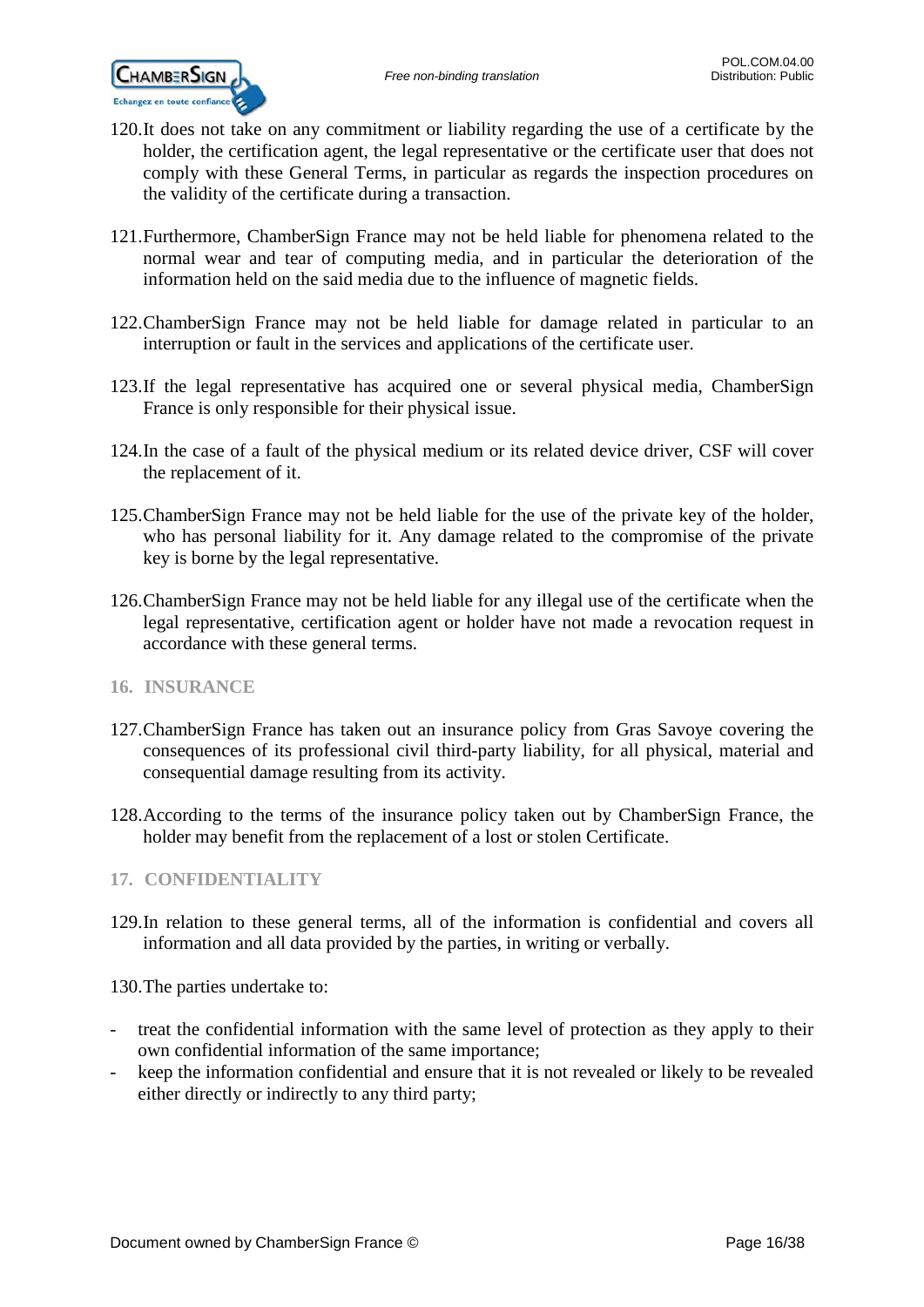

avoid the confidential information being either copied, reproduced, duplicated, in part or in whole, when such copies, reproductions or duplications are not directly related to the performance of these general terms.

### <span id="page-16-0"></span>**18. INTELLECTUAL PROPERTY**

- 131.The parties declare and guarantee that they have free disposal of the trademarks, names, corporate names and other distinctive signs to be used in relation to these general terms.
- <span id="page-16-1"></span>**19. PERSONAL DATA**
- 132.The personal data collated by ChamberSign France for the purpose of issuing and keeping the certificates may be directly collated from the person in question or indirectly from the legal representative or certification agent and will only be processed for the purpose for which they have been collated.
- 133.ChamberSign France represents and warrants that the collection of personal data in relation to these general terms and the processing for which it is responsible is performed in accordance with the terms of law no. 78-17 of  $6<sup>th</sup>$  January 1978 regarding IT, files and freedom.
- 134.In particular, ChamberSign France deals personally with the observation in relation to the persons involved in the collation and processing of personal data of the information specified in article 32 of the law of  $6<sup>th</sup>$  January 1978.
- 135.ChamberSign France ensures the confidentiality and security of the data collated in relation to these general terms.
- 136.However, this data may be provided to the technical operator of ChamberSign France, which respects the same confidentiality policy as ChamberSign France.
- 137.The legal representative, the certification agent and the holder may write to ChamberSign France, at the following address: ChamberSign France - 46 avenue de la Grande Armée - 75 017 Paris, in order to use their rights to access, question, oppose for legitimate grounds, and rectify the information about them and being processed by ChamberSign France, in accordance with the conditions set out by the law of  $6<sup>th</sup>$  January 1978.
- 138.The legal representative, the certification agent and the holder have the possibility of opposing, without cost and without grounds, the fact that the data about them is used for customer canvassing purposes, in particular for commercial canvassing.

### <span id="page-16-2"></span>**20. TERMINATION OF THE SUBSCRIPTION**

- 139.The legal representative, certification agent or holder may terminate the subscription at any time, without reason.
- 140.In this case, the latter may not claim the reimbursement of the amounts already paid in relation to the subscription for ChamberSign France's certification service.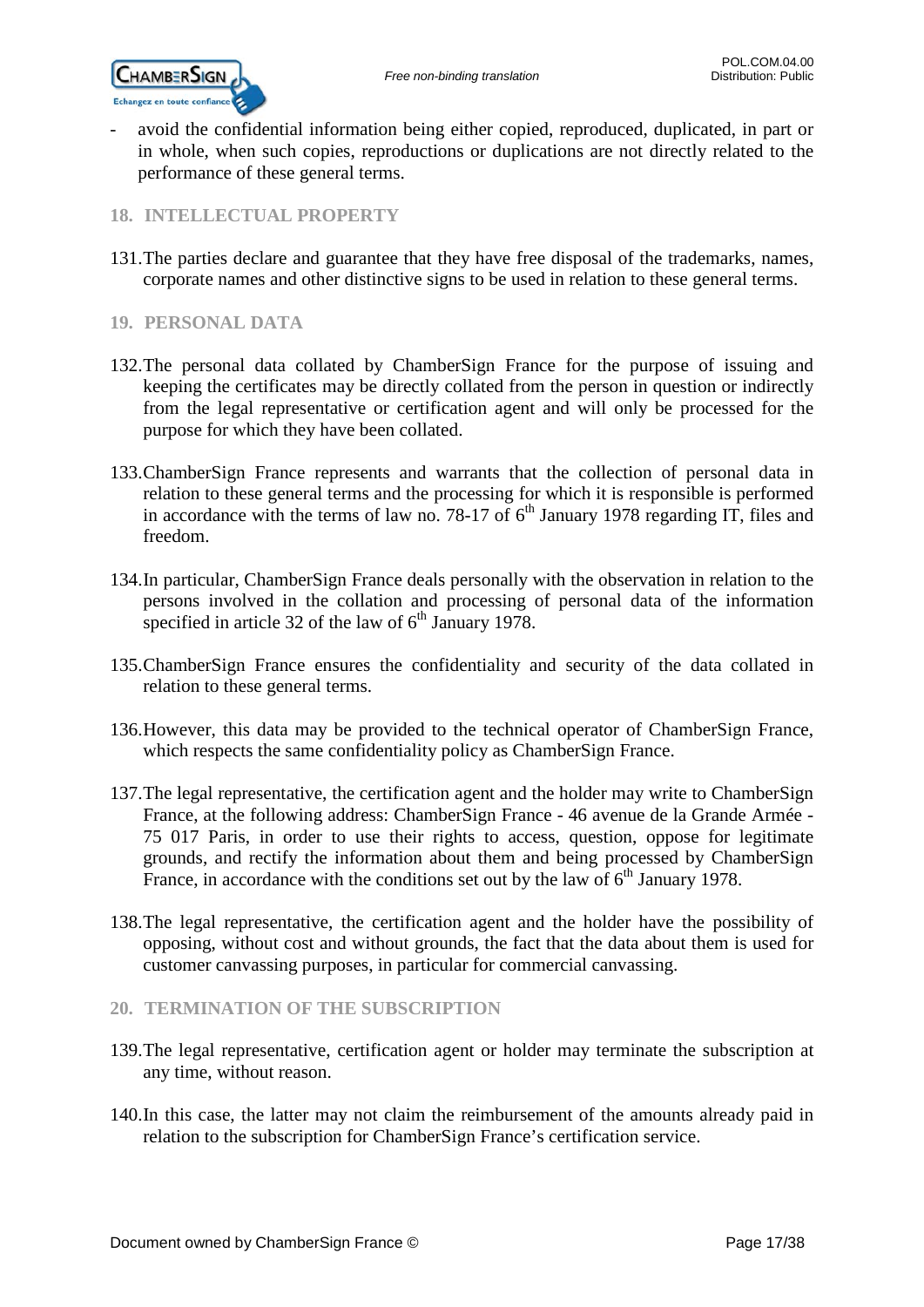

141.ChamberSign France may terminate the subscription in advance if the legal representative, certification agent or holder do not respect the contractual obligations incumbent upon them, after formal notice sent by registered letter with confirmation of receipt, remaining unanswered after 30 days.

142.The subscription is terminated automatically:

- in the case of expiry of all of the certificates that have not been renewed;
- in the case of revocation of the certificates;
- in the case of lack of payment of the price of the subscription.

If, after revocation, ChamberSign France receives a new certificate request from the same person, a new file shall be created and the General Terms of Use should be signed again.

- 143.In the case of termination occurring before the end of the validity period related to the certificate, for reasons not attributable to ChamberSign France, the price paid by the legal representative or by the holder shall remain acquired by ChamberSign France.
- <span id="page-17-0"></span>**21. GOOD FAITH**
- 144.The parties agree to perform their obligations in complete good faith.

### <span id="page-17-1"></span>**22. CONSERVATION**

- 145.ChamberSign France shall keep the documents regarding the proof of the holders' identification inspection for the periods stipulated in the certification policy.
- 146. The logbooks shall be kept on site for a period of 30 days.

147. After being generated, they shall be archived quickly and at the latest within a period of one day, and for five years.

- 148.The registration files are archived for a period of 5 years.
- 149.The certificates of ChamberSign France and of the holders, and the CRLs issued by ChamberSign France are archived for a period of 5 years.
- 150.As regards the documents which are archived for more than 5 years, the holder is responsible for guaranteeing the archiving of the certificate for the purpose of checking the validity of the signature.
- 151.The accepted certificate application files are archived for a period required for the purpose of supplying proof of the certification as stipulated by legal procedures, in accordance with applicable law.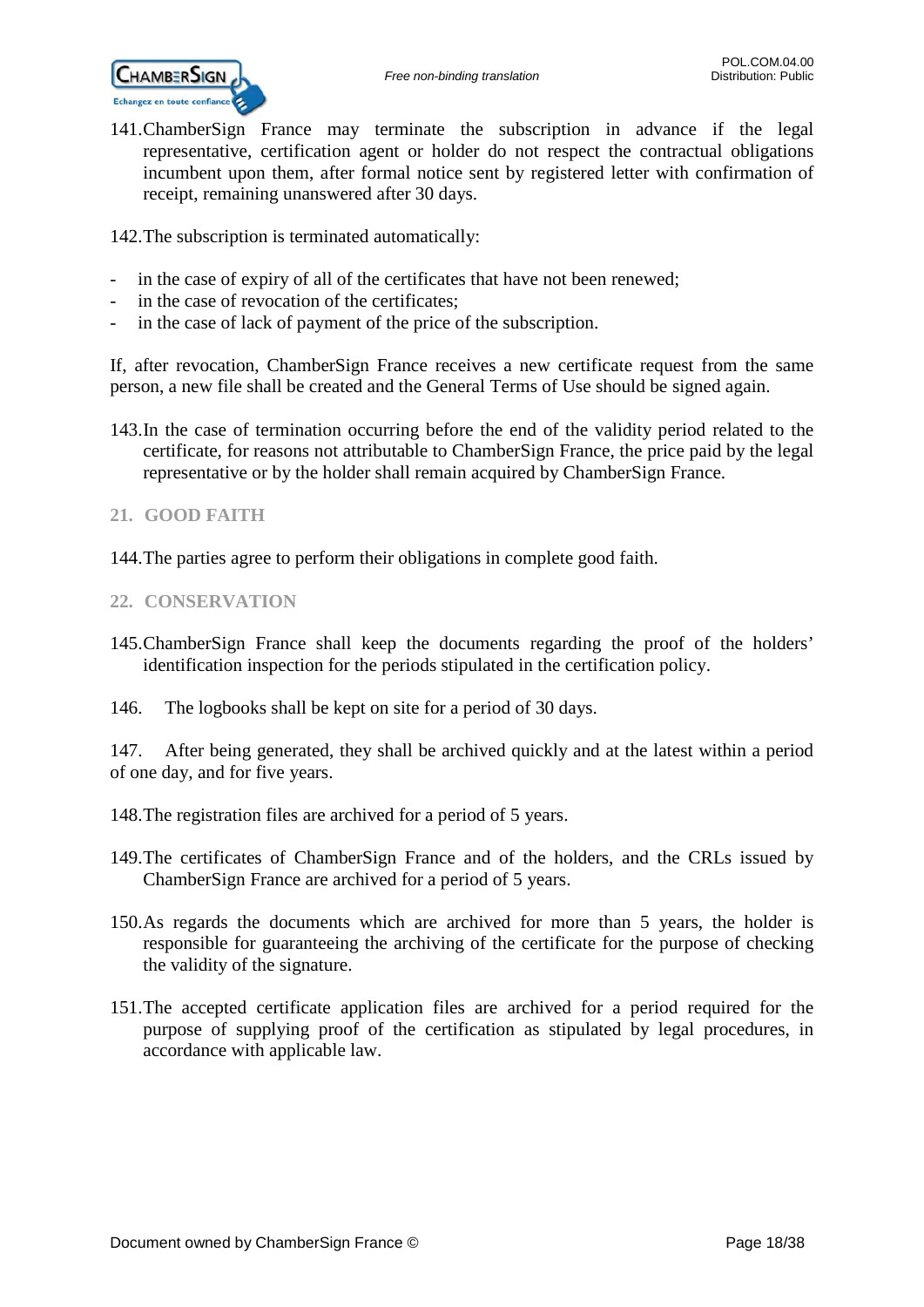

<span id="page-18-0"></span>152.Should one or several clauses of these general terms be deemed as null and void or declared as such by a law, regulation or further to a final ruling from a jurisdiction, the other clauses shall maintain their full validity except in the case of characteristics that are inseparable from the disputed clause.

### <span id="page-18-1"></span>**24. ENTIRE AGREEMENT**

- 153.The parties acknowledge that the general terms, subscription form, pricing list and certification policy of ChamberSign France and any contractual document regarding the issuance and management of the certificates constitute the whole of the agreement.
- 154.In the case of contradiction, these terms shall prevail over any other document constituting the previously-defined contractual whole.
- 155.These documents may only be amended by written rider or exchanges of correspondence dated and signed by both parties.
- <span id="page-18-2"></span>**25. LANGUAGE – BINDING VERSION**
- 156.The present general terms are translated in the English language for information purposes only. The original and binding version of the general terms shall be in the French language. In the event of any discrepancy between the French and any other version in connection with the interpretation and construction hereof, the French version shall prevail.
- <span id="page-18-3"></span>**26. DISPUTE SETTLEMENT – JURISDICTION – APPLICABLE LAW**
- 157.In the case of difficulty in interpreting and performing the terms of the contractual documents or of one of their riders, the parties decide to submit this difficulty to an outof-court procedure and/or if necessary, use the services of an appraiser.
- 158.Otherwise, cases will be referred exclusively to the judicial courts.
- 159.These general terms are governed by French law.
- 160.The same applies for the form and content rules, notwithstanding the places of performance of the substantial or ancillary obligations.
- 161.The French laws and standards applicable to dual-use electronic signature certificates are in particular:
	- Law no. 78-17 of  $6<sup>th</sup>$  January 1978 related to IT, files and freedom;
	- Order no. 2005-1516 of 08 12 2005 regarding electronic exchanges between users and the administrative authorities and between the administrative authorities;
	- Decree related to Order no. 2005-1516 of 08 12 2005;
	- RGS Authentication and Signature Standard Certification Policy;
	- ETSI TS 102 042 VI. 3.4 (December 2007).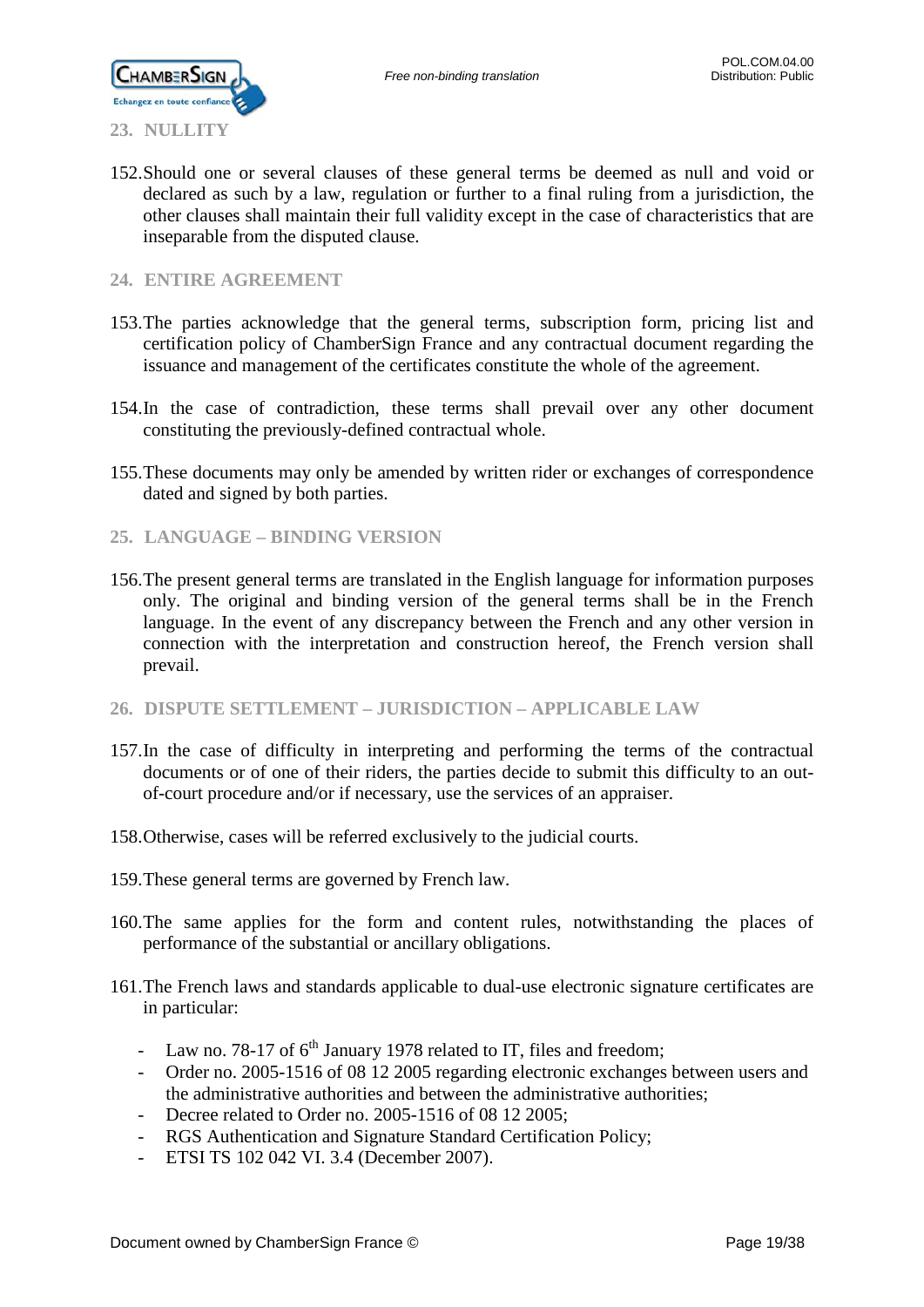

| <b>Conditions Générales d'Utilisation</b><br><b>Fiducio RGS **</b><br><b>AC ChamberSign</b> |                                                                                                                                                                                                                                                                                                       |  |  |  |
|---------------------------------------------------------------------------------------------|-------------------------------------------------------------------------------------------------------------------------------------------------------------------------------------------------------------------------------------------------------------------------------------------------------|--|--|--|
|                                                                                             |                                                                                                                                                                                                                                                                                                       |  |  |  |
| <b>ChamberSign France</b>                                                                   |                                                                                                                                                                                                                                                                                                       |  |  |  |
| <b>CHAMBERSIGN</b><br>Echangez en toute confiance                                           |                                                                                                                                                                                                                                                                                                       |  |  |  |
| Objet du document :                                                                         | Ce document est lié<br>à<br>la<br>hiérarchie d'autorités<br>de<br>certification ChamberSign France<br>« AC CHAMBERSIGN ».<br>a pour objet de définir le<br>Ш<br>et les<br>modalités<br>contenu<br>d'application<br>de<br>des services<br>certification<br>fournis<br>par<br><b>ChamberSign France</b> |  |  |  |
| <b>Version</b>                                                                              | 00                                                                                                                                                                                                                                                                                                    |  |  |  |
| Date de diffusion                                                                           | 04/02/2011                                                                                                                                                                                                                                                                                            |  |  |  |
| <b>Type de diffusion</b>                                                                    | Public                                                                                                                                                                                                                                                                                                |  |  |  |

# **VERSION ORIGINALE FRANCAISE**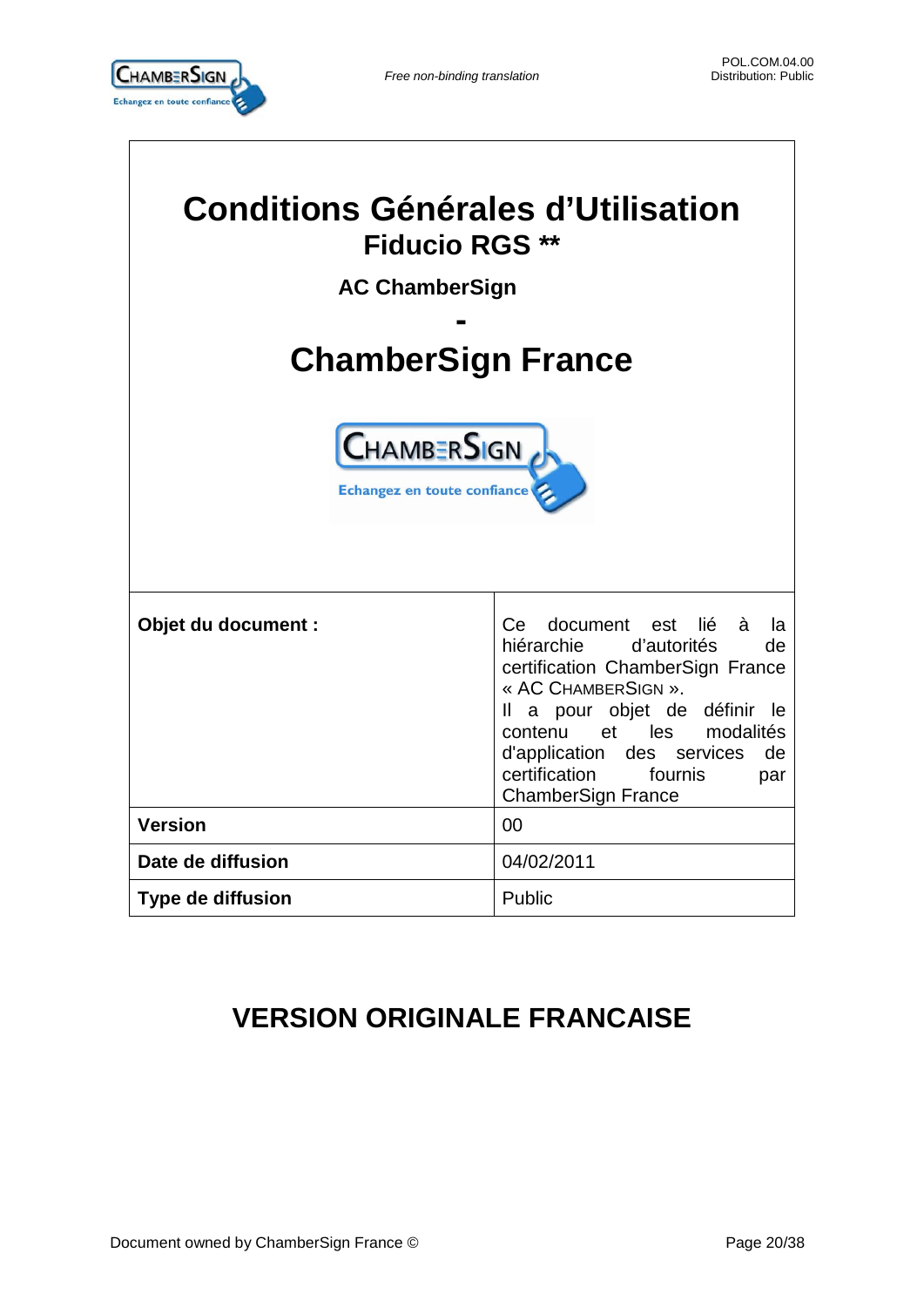

### TABLE DES MATIERES

### **VERSION ORIGINALE EN FRANCAIS**

| 1.                                                   | <b>PREAMBULE</b>                                                                                                                                                                                                                                                                  | 23                                           |
|------------------------------------------------------|-----------------------------------------------------------------------------------------------------------------------------------------------------------------------------------------------------------------------------------------------------------------------------------|----------------------------------------------|
| $\overline{2}$ .                                     | <b>DEFINITIONS</b>                                                                                                                                                                                                                                                                | 23                                           |
| 3.                                                   | <b>OBJET</b>                                                                                                                                                                                                                                                                      | 25                                           |
| 4.                                                   | <b>DUREE - ENTREE EN VIGUEUR</b>                                                                                                                                                                                                                                                  | 25                                           |
| 5.                                                   | <b>DEMANDE DE CERTIFICATS ET RENOUVELLEMENT</b>                                                                                                                                                                                                                                   | 26                                           |
| 5.1<br>5.2<br>5.3<br>5.4<br>5.5<br>5.6<br>5.7<br>5.8 | ENREGISTREMENT DES DOSSIERS DE DEMANDE DE CERTIFICAT<br><b>VERIFICATION DE LA DEMANDE</b><br><b>REJET DE LA DEMANDE</b><br><b>DELIVRANCE DU CERTIFICAT</b><br><b>ACCEPTATION DU CERTIFICAT</b><br><b>ASSISTANCE</b><br><b>RENOUVELLEMENT</b><br><b>MODIFICATION DU CERTIFICAT</b> | 26<br>26<br>26<br>27<br>27<br>27<br>28<br>28 |
| 6.                                                   | <b>CONDITIONS D'USAGE DES CERTIFICATS ET LIMITES</b>                                                                                                                                                                                                                              | 28                                           |
| 7.                                                   | PROCEDURE DE VERIFICATION DES CERTIFICATS                                                                                                                                                                                                                                         | 28                                           |
| 8.                                                   | <b>REVOCATION DU CERTIFICAT</b>                                                                                                                                                                                                                                                   | 29                                           |
| 9.                                                   | <b>OBLIGATIONS DE CHAMBERSIGN</b>                                                                                                                                                                                                                                                 | 29                                           |
| 10.                                                  | <b>OBLIGATIONS DU PORTEUR</b>                                                                                                                                                                                                                                                     | 30                                           |
| 11.                                                  | <b>OBLIGATIONS DES UTILISATEURS DE CERTIFICATS</b>                                                                                                                                                                                                                                | 31                                           |
| 12.                                                  | <b>OBLIGATIONS DU REPRESENTANT LEGAL</b>                                                                                                                                                                                                                                          | 32                                           |
| 13.                                                  | <b>PRIX</b>                                                                                                                                                                                                                                                                       | 33                                           |
| 14.                                                  | <b>GARANTIES ET LIMITES DE GARANTIES</b>                                                                                                                                                                                                                                          | 33                                           |
| 14.1<br>14.2                                         | <b>GARANTIES</b><br><b>LIMITES DE GARANTIE</b>                                                                                                                                                                                                                                    | 33<br>34                                     |
| 15.                                                  | <b>RESPONSABILITE</b>                                                                                                                                                                                                                                                             | 34                                           |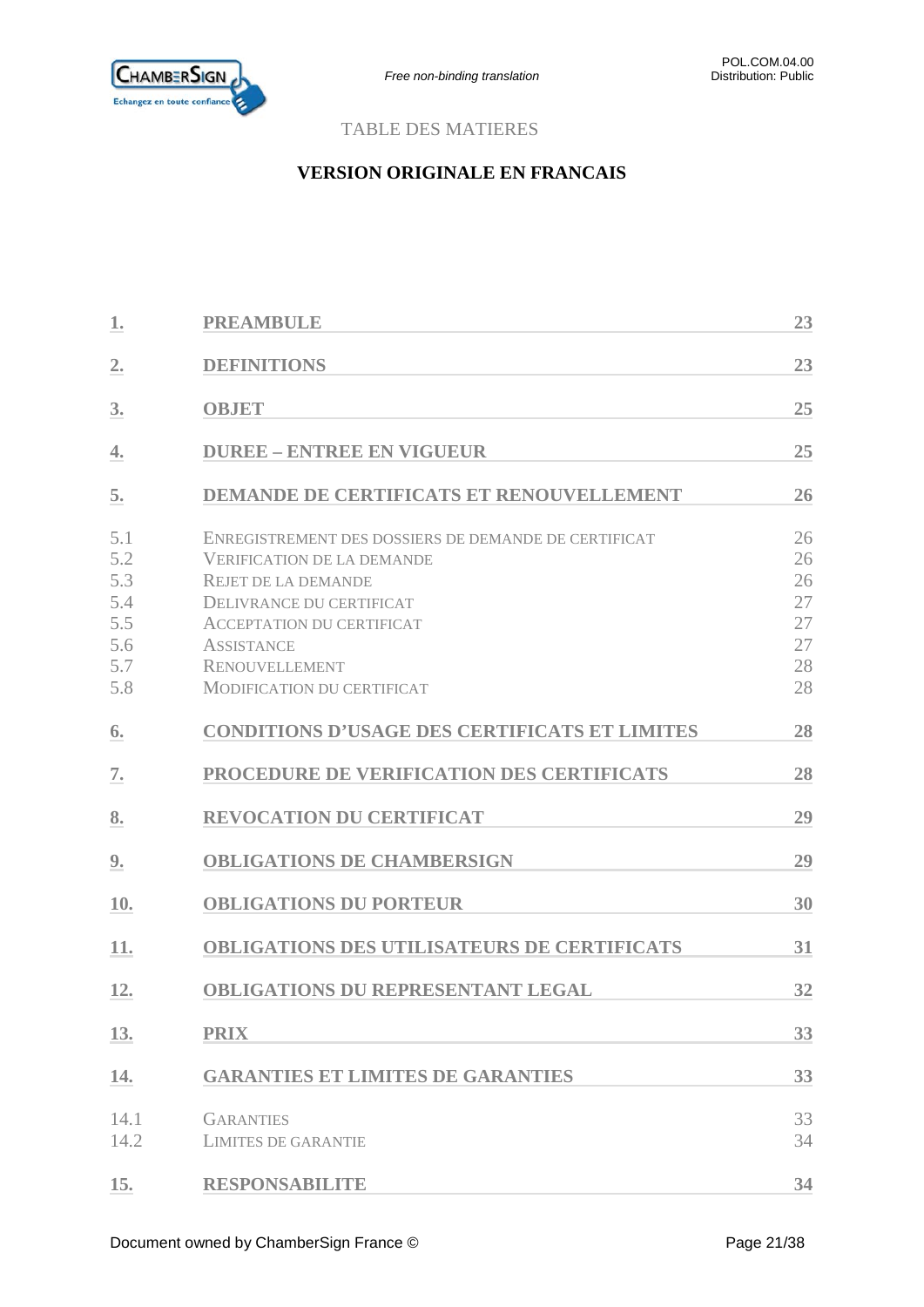

| <b>16.</b>               | <b>ASSURANCE</b>                                 | 35 |
|--------------------------|--------------------------------------------------|----|
| 17.                      | CONFIDENTIALITE                                  | 35 |
| 18.                      | PROPRIETE INTELLECTUELLE                         | 36 |
| <b>19.</b>               | <b>DONNEES A CARACTERE PERSONNEL</b>             | 36 |
| 20.                      | <b>RESILIATION DE L'ABONNEMENT</b>               | 36 |
| 21.                      | <b>BONNE FOI</b>                                 | 37 |
| 22.                      | <b>CONSERVATION</b>                              | 37 |
| 23.                      | <b>NULLITE</b>                                   | 38 |
| 24.                      | <b>INTEGRALITE</b>                               | 38 |
| 25.                      | <b>LANGAGE - VERSION FAISANT FOI</b>             | 38 |
| 26.<br><b>APPLICABLE</b> | REGLEMENT DES LITIGES - TRIBUNAL COMPETENT - LOI | 38 |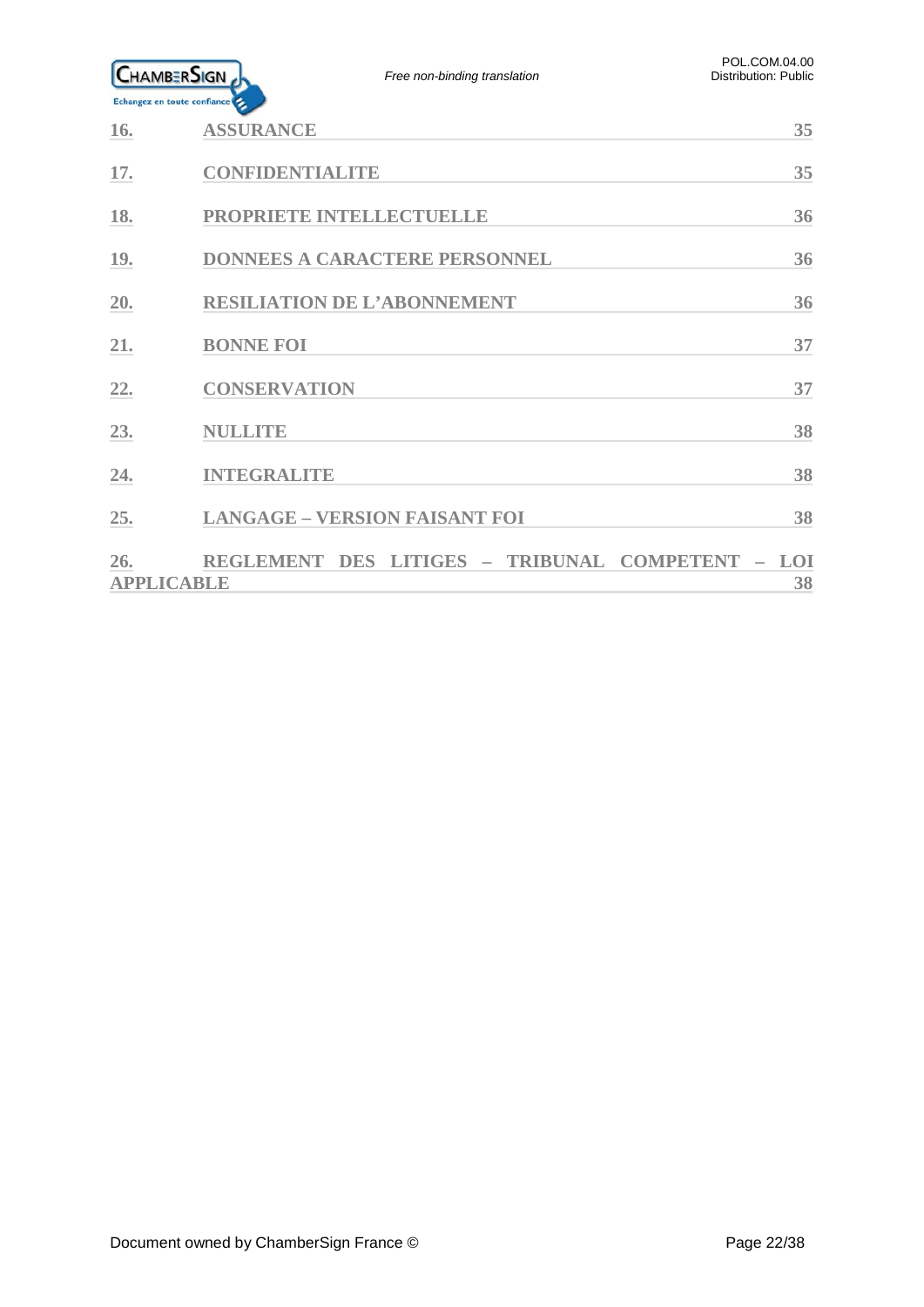

<span id="page-22-0"></span>1. ChamberSign France met à la disposition du représentant légal, du porteur et de l'utilisateur du certificat des services de certification.

2. Toute utilisation des services proposés suppose la consultation et l'acceptation sans réserve des présentes conditions générales.

3. Le représentant légal, le porteur et l'utilisateur du certificat reconnaissent avoir lu, compris et approuvé les présentes conditions générales ainsi que la politique de certification du certificat Fiducio RGS \*\* de l'AC ChamberSign 1.2.250.1.96.1.6.5.1, acceptent pleinement leur contenu et reconnaissent être liés par la totalité de leurs dispositions.

4. Le représentant légal, le porteur et l'utilisateur du certificat reconnaissent disposer de la compétence et des moyens nécessaires pour utiliser des certificats.

5. L'utilisateur du certificat reconnaît avoir vérifié que la configuration informatique utilisée est parfaitement sécurisée et qu'elle ne contient aucun virus et qu'elle est en parfait état de fonctionnement.

6. Le représentant légal, le porteur et l'utilisateur du certificat reconnaissent avoir pris connaissance de la nature, de la destination et des modalités d'utilisation des certificats et avoir sollicité et obtenu les informations nécessaires pour utiliser les certificats en toute connaissance de cause.

### <span id="page-22-1"></span>**2. DEFINITIONS**

7. Les termes ci-dessous définis auront entre les parties la signification suivante :

- « application utilisatrice » : services applicatifs utilisant des certificats émis par ChamberSign France pour des besoins d'authentification et de signature du porteur ;

- « authentification » : a pour but de vérifier l'identité dont se réclame une personne ou une machine (ci-après désignée « entité »). Généralement, l'authentification est précédée d'une identification, qui permet à cette entité de se faire reconnaître du système au moyen d'un élément dont on l'a doté. En d'autres termes, s'identifier consiste à communiquer une identité préalablement enregistrée, s'authentifier consiste à apporter la preuve de cette identité ;

- « autorité de certification » ou « AC » : personne morale qui, au sein d'un prestataire de service de certification électronique (PSCE) a en charge, au nom et sous la responsabilité de celui-ci, l'application d'une politique de certification et a qualité pour émettre des certificats électroniques au titre de cette politique de certification. Elle est désignée ci-après par les termes « ChamberSign France». Elle est qualifiée au sens de l'article 7 du décret n°2001-272 du 30 Mars 2001 pris pour l'application de l'article 1316-4 du Code civil et relatif à la signature électronique ;

- « autorité d'enregistrement déléguée » ou « AED » : intervient uniquement lors de la réalisation du face-à-face avec le porteur et la remise du support de clé ;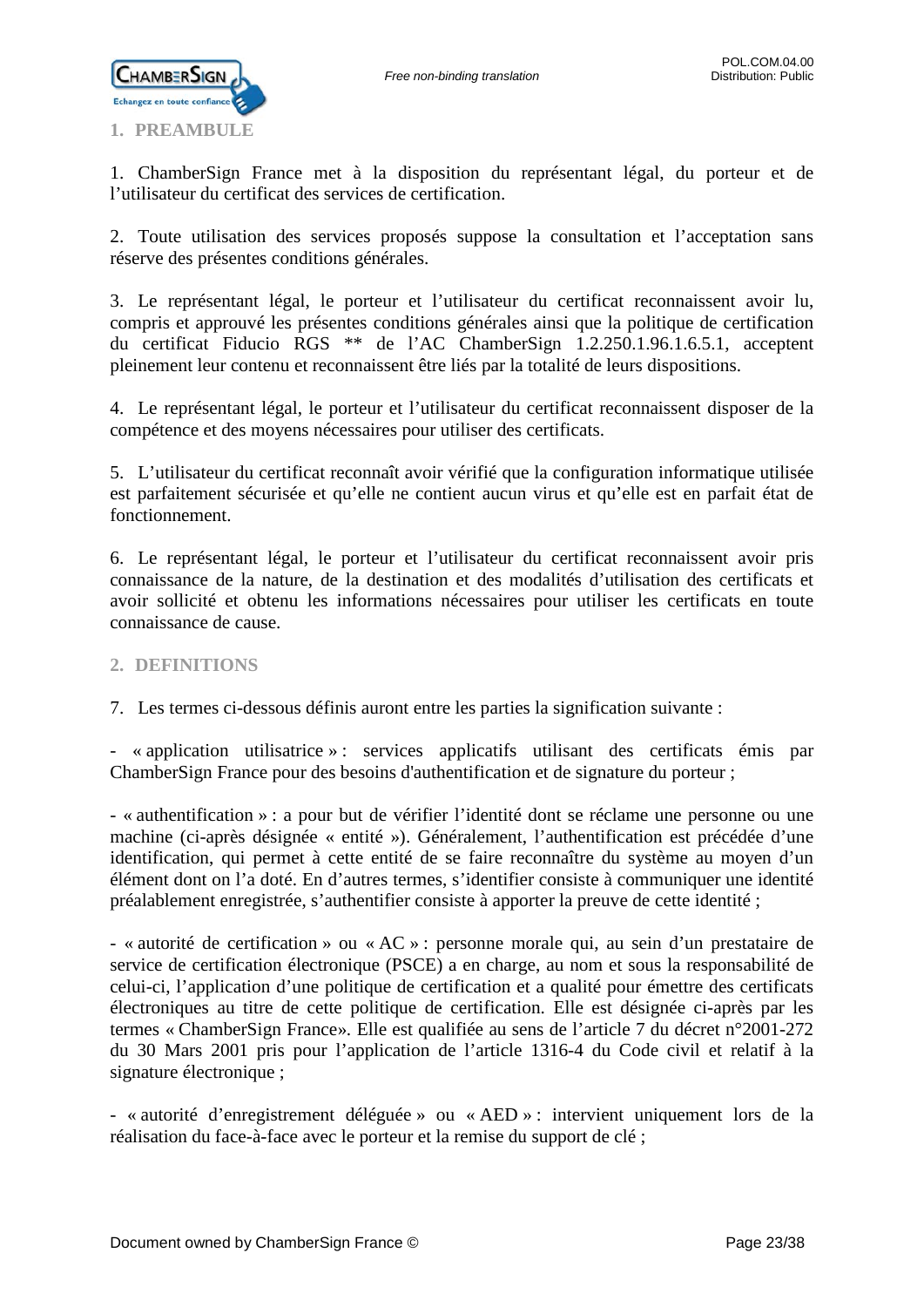

**-** « bi-clé » : couple de clés composé d'une clé publique et d'une clé privée, généré dans le cadre d'une infrastructure de type PKI (solutions techniques basées sur la cryptographie à clés publiques) ;

**-** « bureau d'enregistrement » ou « BE » : vérifie les informations d'identification du futur porteur d'un certificat, ainsi qu'éventuellement d'autres attributs spécifiques, avant de transmettre la demande correspondante à la fonction adéquate de l'IGC ;

- « certificat » : fichier électronique attestant qu'une bi-clé appartient au porteur ou à l'élément matériel ou logiciel identifié dans le certificat. Le certificat est signé par l'autorité de certification ;

- « compromission » : divulgation ou suspicion de divulgation ou de perte d'informations confidentielles résultant de la violation d'une mesure de sécurité et conduisant à une possible perte de confidentialité et/ou d'intégrité des données considérées ;

- « déclaration des pratiques de certification **» :** texte définissant les pratiques utilisées par une autorité de certification pour émettre des certificats et plus largement les pratiques de toutes les composantes de l'autorité de certification dans l'ensemble du cycle de vie d'un certificat ; ci-après dénommée « DPC » ;

**-** « données confidentielles » : données strictement personnelles au porteur qui devront être impérativement gardées secrètes et qui sont : la clé privée du certificat, le code de retrait et le code d'activation de la clé privée ;

- « entité » : autorité administrative ou entreprise au sens le plus large, c'est-à-dire également les personnes morales de droit privé de type associations ;

- « infrastructure de gestion des clés » : ensemble de composantes, fonctions et procédures dédiées à la gestion de clés cryptographiques et de leurs certificats utilisés par des services de confiance ; ci-après dénommée « IGC » ;

- « LAR » : liste des certificats d'autorité de certification révoqués ;

- «LCR » : liste des certificats révoqués ;

- « mandataire de certification » : personne désignée par le représentant légal de l'entité cliente aux fins de recueillir les pièces des dossiers de demande de certificats, de réaliser la reconnaissance en face à face avec les porteurs et d'effectuer les demandes de révocation des certificats ;

- « OID » : numéro d'identifiant objet identifiant la politique de certification de l'autorité de certification ;

**-** « politique de certification » : ensemble de règles, identifié par un nom (OID), définissant les exigences auxquelles ChamberSign France se conforme dans le cadre des présentes et indiquant l'applicabilité d'un certificat à une communauté particulière et/ou à une classe d'applications avec des exigences de sécurité communes ; ci-après dénommée « PC » ;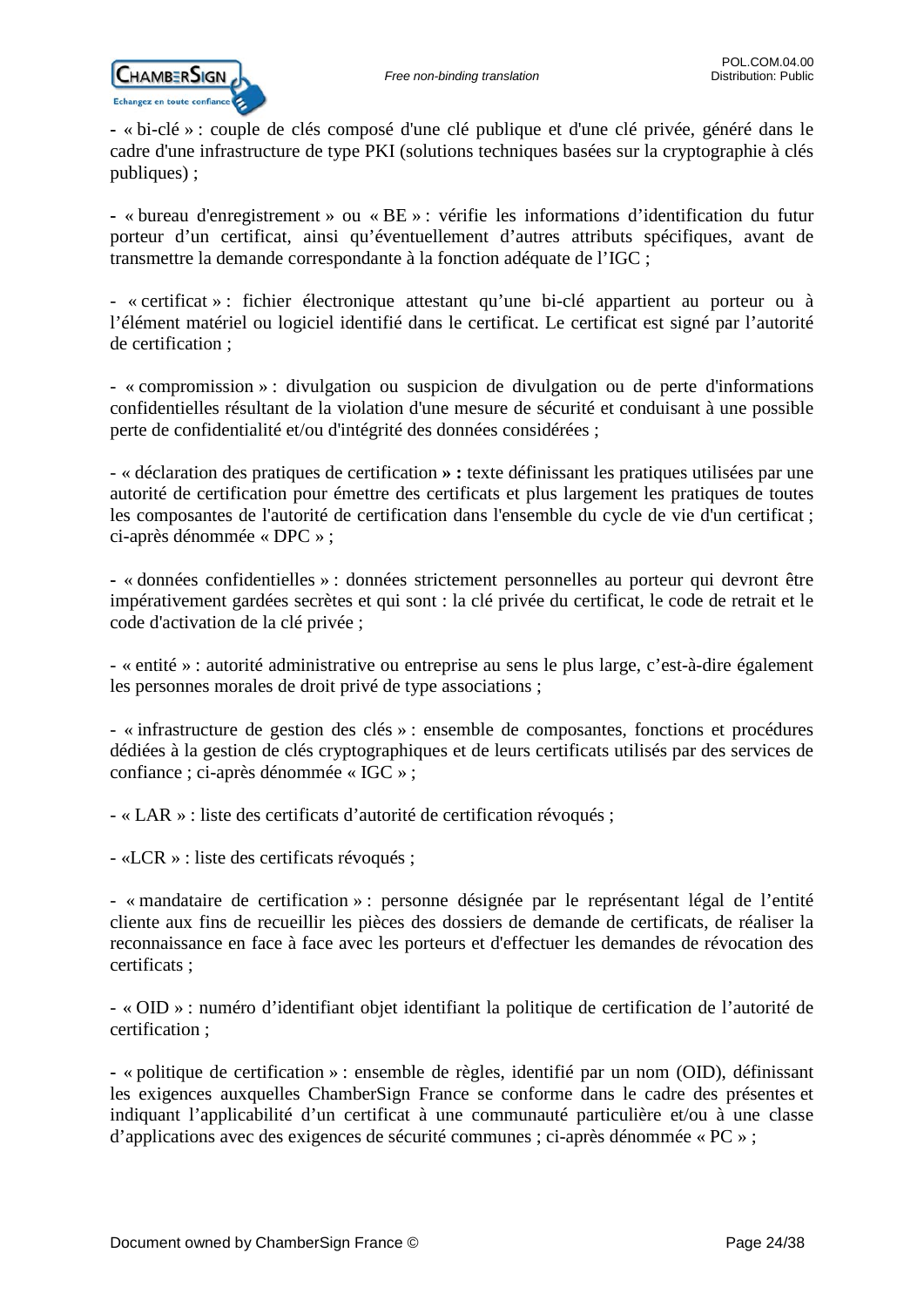**-** « porteur » **:** personne physique identifiée dans le certificat et qui est le détenteur de la clé privée correspondant à la clé publique qui est dans ce certificat ;

**-** « révocation » **:** action effectuée par le porteur, le mandataire, un représentant légal de l'entité ou ChamberSign France qui a pour but l'extinction de la validité du certificat. Cette action peut être effectuée suite à un changement des informations contenues dans le certificat ou en cas de compromission. De fait, un certificat qui a fait l'objet d'une révocation est inscrit sur la LCR (liste des certificats révoqués) ;

**-** « signature électronique » : usage d'un procédé fiable d'identification garantissant son lien avec l'acte auquel elle s'attache, conformément à la législation applicable ;

- « utilisateur du certificat » : entité ou personne physique qui reçoit un certificat et qui s'y fie pour vérifier une valeur d'authentification provenant du porteur du certificat ou pour vérifier une signature électronique provenant du porteur du certificat ; Exemple : destinataire d'un mail signé ou signataire d'un contrat signé électroniquement.

### <span id="page-24-0"></span>**3. OBJET**

8. Les présentes conditions générales ont pour objet de définir le contenu et les modalités d'application des services de certification fournis par ChamberSign France en tant qu'autorité de certification aux porteurs, représentant légal, AED et mandataire de certification, ainsi que de préciser les engagements et obligations de ces différents acteurs.

### <span id="page-24-1"></span>**4. DUREE – ENTREE EN VIGUEUR**

9. Les présentes conditions générales d'utilisation sont opposables au représentant légal, au porteur et au mandataire de certification, le cas échéant, dès leur acceptation par ces derniers. Ils se portent forts du respect de ces conditions générales par l'utilisateur du certificat.

10. Les présentes conditions générales sont opposables pendant toute la durée de mise en ligne des services, sans préjudice de leurs éventuelles mises à jour.

11. ChamberSign France s'engage à communiquer au représentant légal, au porteur et au mandataire de certification, le cas échéant, les nouvelles conditions générales d'utilisation.

12. Toute utilisation des services par le représentant légal, le porteur et le mandataire après les modifications des conditions générales vaut acceptation par ces derniers des nouvelles conditions générales.

13. Les conditions générales d'utilisation entrent en vigueur à leur signature.

14. La fourniture des services de certification est subordonnée au paiement du prix convenu.

15. Les conditions générales d'utilisation sont conclues pour une durée de trois ans.

16. Les présentes conditions générales d'utilisation sont reconductibles automatiquement une fois, pour une durée de trois ans.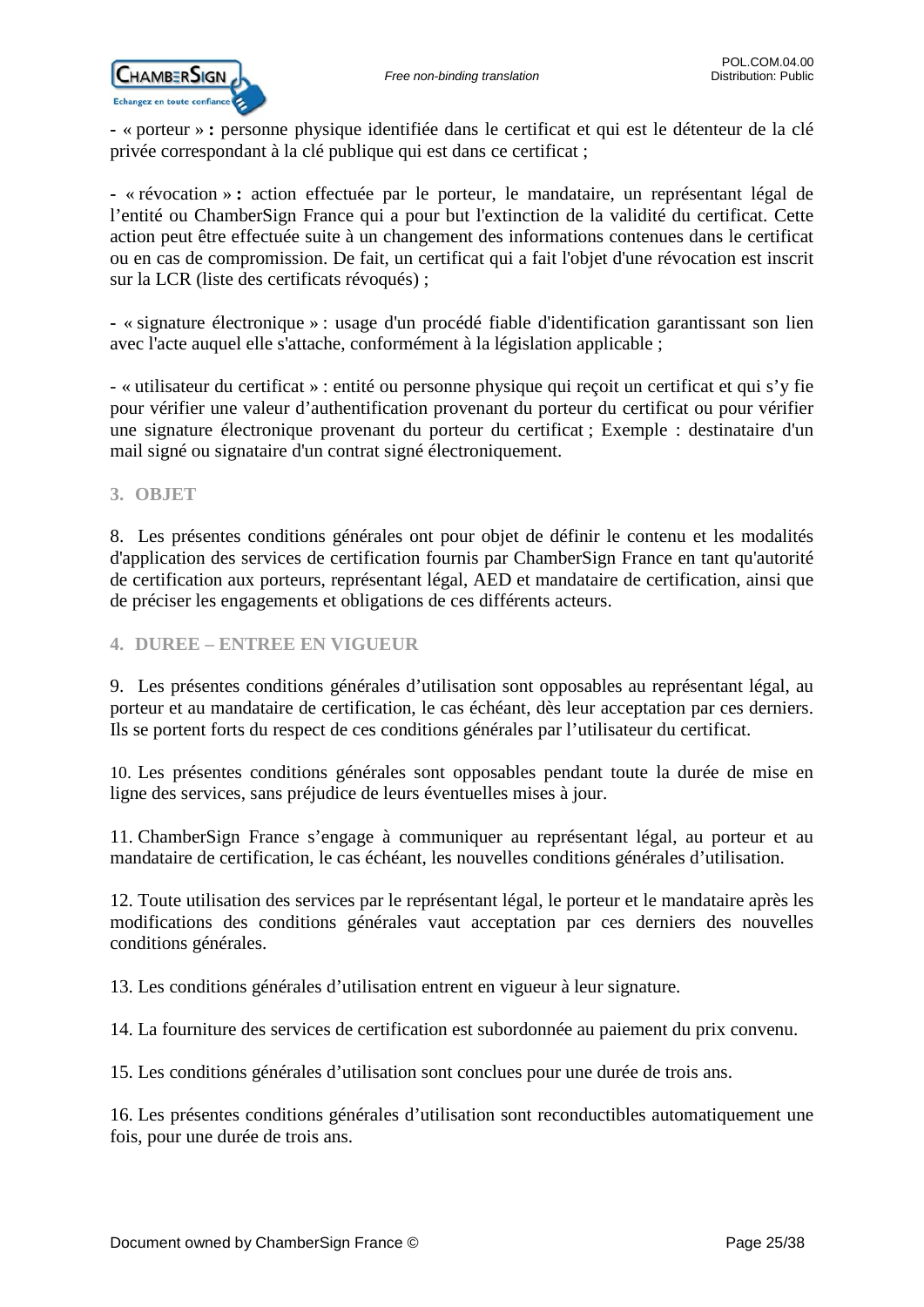

17. En cas de non reconduction ou lorsque l'entité cliente ne s'est pas acquittée du prix de renouvellement, les présentes conditions générales sont résiliées de plein droit.

18. Les certificats ne sont alors plus utilisables et font l'objet d'une révocation par ChamberSign France après information de l'entité cliente.

### <span id="page-25-0"></span>**5. DEMANDE DE CERTIFICATS ET RENOUVELLEMENT**

### <span id="page-25-1"></span>**5.1 ENREGISTREMENT DES DOSSIERS DE DEMANDE DE CERTIFICAT**

19. Le dossier de demande de certificat déposé auprès de ChamberSign France comprend au moins les éléments suivants :

- une demande de certificat écrite signée, et datée de moins de trois mois, par le futur porteur et, s'il est différent, par le représentant légal ou son délégataire ou le mandataire de certification ;
- un document officiel d'identité en cours de validité du futur porteur comportant une photographie d'identité présenté à ChamberSign France qui en conserve une copie ;
- un document officiel d'identité en cours de validité du signataire de la demande comportant une photographie d'identité présenté à ChamberSign France qui en conserve une copie ;
- les conditions générales d'utilisation signées.

20. Le porteur ou le représentant légal de l'entité ainsi que le mandataire peuvent faire une demande de certificat en remplissant le formulaire de demande de certificat sur le site Internet de ChamberSign France : [www.chambersign.fr.](http://www.chambersign.fr/)

21. Ils envoient ensuite les pièces justificatives nécessaires par courrier ou se présentent directement au bureau d'enregistrement.

22. Les pièces justificatives à joindre lors d'une demande initiale de certificat sont précisées par le formulaire d'abonnement.

<span id="page-25-2"></span>**5.2 VERIFICATION DE LA DEMANDE**

23. Le bureau d'enregistrement réalise les opérations suivantes :

- vérifie et valide l'identité du futur porteur ;
- vérifie la cohérence des justificatifs présentés ;
- s'assure que le futur porteur a pris connaissance des modalités applicables pour l'utilisation du certificat déterminées par les présentes.
- <span id="page-25-3"></span>**5.3 REJET DE LA DEMANDE**

24. En cas de pièces manquantes et après relance quant à la communication de ces pièces, le bureau d'enregistrement se réserve le droit de rejeter la demande de certificat.

25. Il en informe le porteur, le mandataire de certification ou le représentant légal de l'entité.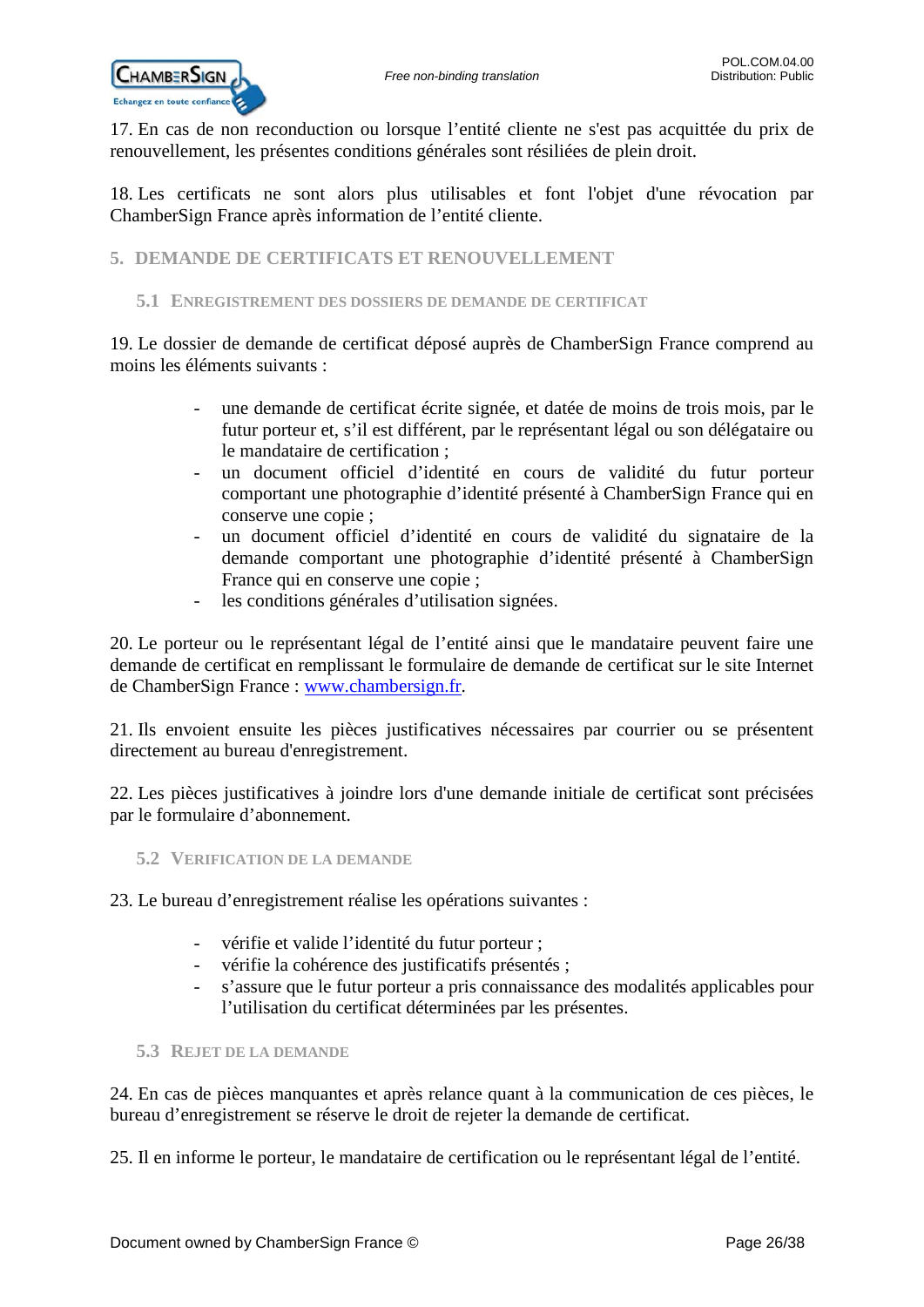

<span id="page-26-0"></span>**5.4 DELIVRANCE DU CERTIFICAT**

26. Après authentification de l'origine et vérification de l'intégrité de la demande provenant du bureau d'enregistrement, ChamberSign France génère le certificat, la bi-clé du porteur, son dispositif d'authentification et de signature, les codes d'activation…

27. Chaque demande de certificat fait l'objet d'un face à face du porteur avec un BE, un agent de l'AED ou le mandataire de certification.

28. La procédure de reconnaissance en face à face peut être effectuée le cas échéant, auprès d'un représentant de ChamberSign France habilité à cet effet lors d'un déplacement de celui-ci auprès du porteur, notamment à l'occasion de l'exécution d'une formation à la signature électronique dispensée par ChamberSign France.

29. La disponibilité des certificats émis par ChamberSign France à l'issue de la procédure d'enregistrement donne lieu à l'émission d'un avis de mise à disposition sous forme de message électronique à l'attention du porteur qui devra suivre les indications décrites dans ledit message pour en effectuer le retrait.

30. Pour les certificats confinés sur des supports physiques (clés USB), le retrait des supports physiques et des certificats ChamberSign France s'effectue auprès du BE, de l'AED, du mandataire de certification ou auprès d'une personne désignée par ChamberSign France. Ces certificats sont générés sur des supports Gemalto MultiApp ID IAS ECC.

31. Le porteur doit retirer son certificat à compter du message l'informant de la mise à disposition. ChamberSign France se réserve le droit de ne pas donner suite à la procédure de délivrance du certificat si le porteur ne s'est pas présenté pour retirer son certificat 2 mois après ledit message.

<span id="page-26-1"></span>**5.5 ACCEPTATION DU CERTIFICAT**

32. ChamberSign France est informée du retrait de chaque certificat. Le porteur doit tester son certificat au moyen du service prévu à cet effet sur le site internet de ChamberSign France.

33. Le porteur est tenu d'avertir ChamberSign France de toute inexactitude ou défaut de Certificat dans les sept jours ouvrés consécutifs au retrait du Certificat, afin que celui-ci soit révoqué et qu'un autre lui soit fourni.

34. Le porteur est réputé avoir testé et accepté son certificat dès lors qu'un délai de 2 mois après le retrait du Certificat est dépassé ou s'il a utilisé son certificat.

### <span id="page-26-2"></span>**5.6 ASSISTANCE**

35. Afin d'accompagner le porteur, une notice technique d'utilisation du certificat lui est délivrée au moment du face à face et une assistance téléphonique ou hot line est mise à sa disposition au 08 92 23 02 52 (0,34 Euros TTC la minute France Métropolitaine uniquement) de 9 heures à 12 heures et de 14h à 17h, les jours ouvrés.

36. Un tutoriel ainsi qu'une foire aux questions sont disponibles sur le site internet de ChamberSign France à l'adresse suivante : [http://www.chambersign.fr.](http://www.chambersign.fr/)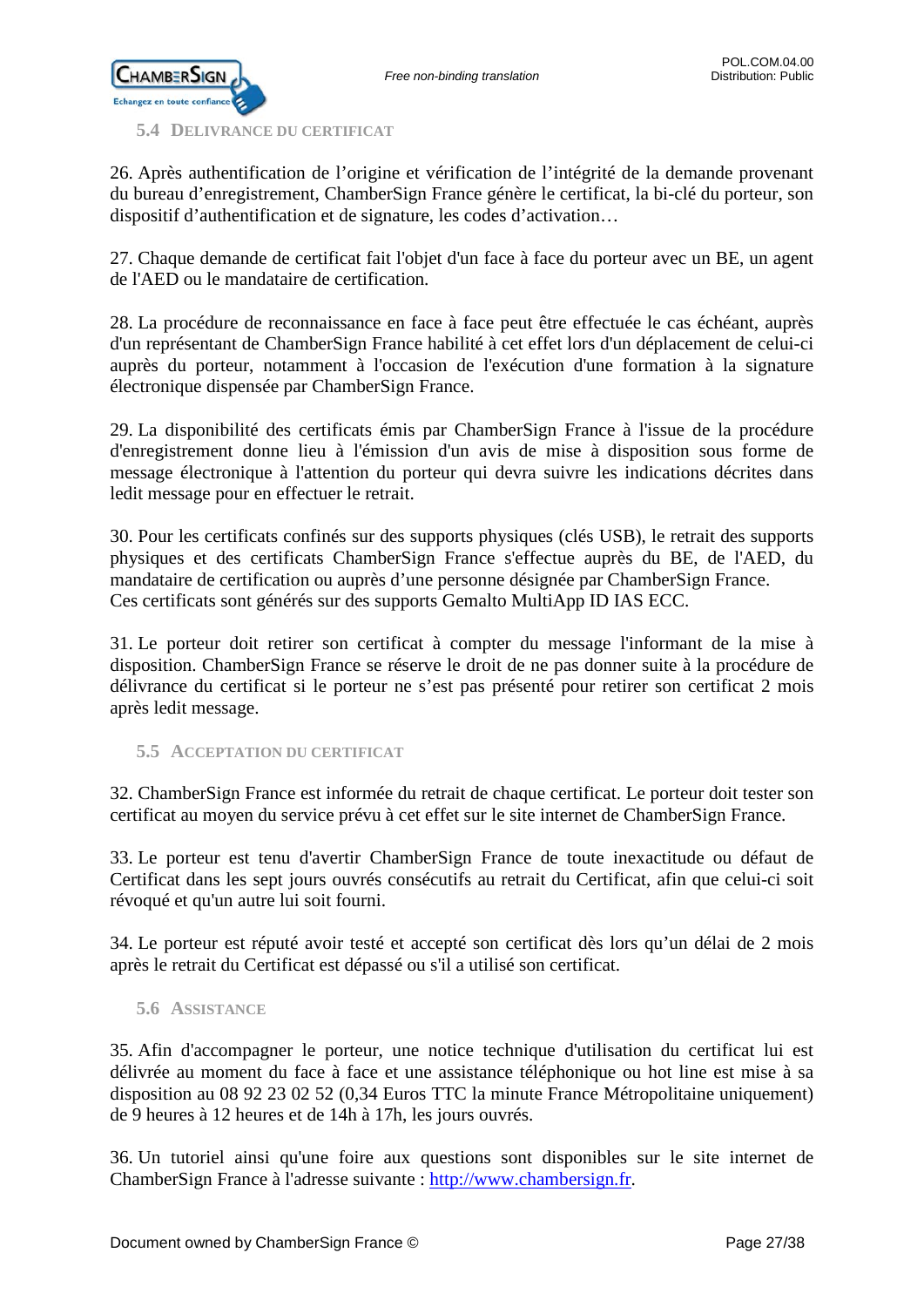

### <span id="page-27-0"></span>**5.7 RENOUVELLEMENT**

37. Le renouvellement d'un certificat en fin de validité implique le renvoi des pièces justificatives qui ne sont plus valables ou qui ont subi des modifications, conformément au formulaire d'abonnement. Tout porteur est averti par message électronique de l'arrivée à expiration de son certificat. S'il souhaite le renouveler, il formule une demande de renouvellement avant la date d'expiration sur le site Internet de ChamberSign France.

38. Le renouvellement d'un certificat implique seulement un changement des dates de validité mais non des autres informations qui restent identiques au précédent certificat.

39. Le renouvellement du certificat implique un renouvellement de la bi-clé correspondante.

### <span id="page-27-1"></span>**5.8 MODIFICATION DU CERTIFICAT**

40. La modification d'un certificat correspond à des modifications d'informations sans changement de la clé publique. ChamberSign France ne procède à aucune modification d'un certificat ; en cas de modification des informations contenues dans le certificat, une nouvelle demande de certificat doit être faite, selon les modalités définies par les paragraphes 73 et 93 des présentes CGU.

### <span id="page-27-2"></span>**6. CONDITIONS D'USAGE DES CERTIFICATS ET LIMITES**

41. L'utilisation de la clé privée du porteur et du certificat doit rester strictement limitée aux services d'authentification et de signature électronique.

42. Les certificats ne doivent pas être utilisés à des fins personnelles.

43. A des fins de signature, les certificats ne peuvent pas être utilisés pour des transactions excédant le montant de 500 000 €.

### <span id="page-27-3"></span>**7. PROCEDURE DE VERIFICATION DES CERTIFICATS**

44. ChamberSign France s'engage à mettre à disposition un service de consultation sur son site internet [www.chambersign.fr](http://www.chambersign.fr/) permettant de vérifier la validité des certificats qu'elle a émis.

45. Ce service est disponible 24h/24.

46. Les informations mises à disposition de l'utilisateur du certificat par ChamberSign lui permettent de vérifier et de valider, préalablement à son utilisation, le statut d'un certificat et de l'ensemble de la chaîne de certification correspondante, c'est-à-dire de vérifier les signatures des certificats de la chaîne, les signatures garantissant l'origine et l'intégrité des LCR / LAR.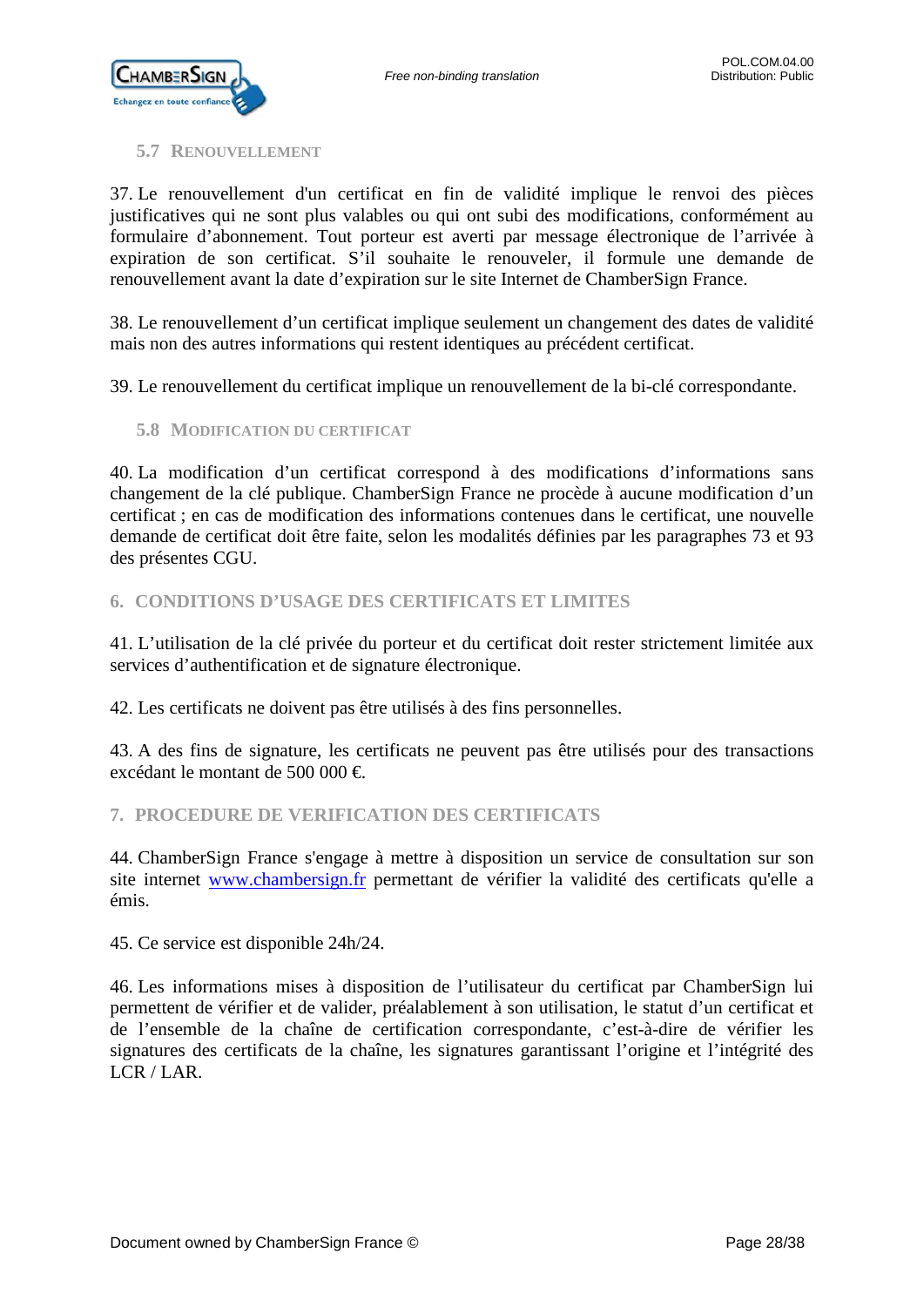<span id="page-28-0"></span>

**CHAMBERSIGN** 

47. Le Certificat pourra être révoqué à tout moment soit par fax, soit par lettre recommandée avec demande d'avis de réception auprès du BE, soit en ligne à partir du site Internet suivant : [www.chambersign.fr.](http://www.chambersign.fr/)

48. Un certificat peut être révoqué notamment pour les causes suivantes :

- modification d'une information contenue dans le certificat ;
- informations inexactes fournies dans le dossier d'enregistrement ;
- non-paiement du prix du certificat par le représentant légal ou le porteur ;
- compromission possible ou avérée de la clé privée du porteur ;
- non-respect par le porteur des règles d'utilisation du certificat ;
- non-respect par le porteur et/ou, le cas échéant, le mandataire de certification ou l'entité des obligations de la PC de ChamberSign France ;
- réalisations d'opérations frauduleuses ;
- résiliation de l'abonnement ;
- demande de révocation du certificat ;
- départ, mutation, décès du porteur ;
- cession ou cessation d'activité de l'entité du porteur.

49. La demande de révocation peut émaner des personnes suivantes :

- le porteur ;
- le mandataire de certification ;
- un représentant légal de l'entité ;
- ChamberSign France.

50. Lorsque plusieurs certificats sont stockés sur le même support par le porteur, le porteur doit révoquer l'ensemble de ces certificats.

51. La demande de révocation peut être effectuée 24h/24 sur le site Internet de ChamberSign France.

52. La demande de révocation fait l'objet d'une procédure de vérification des informations relatives au demandeur et de son autorité par rapport au certificat.

53. Le porteur reçoit une confirmation par e-mail de cette révocation.

54. Le porteur reconnaît et accepte que toute utilisation du certificat après avoir eu connaissance de la survenance d'un des événements susmentionnés, soit à ses risques et périls, sans préjudice de toute action en responsabilité que ChamberSign France se réserve le droit d'exercer contre le porteur.

<span id="page-28-1"></span>**9. OBLIGATIONS DE CHAMBERSIGN**

55. ChamberSign France attribue à sa PC un OID qui est porté dans les certificats correspondants qu'elle s'engage à faire évoluer en cas d'évolution de sa PC.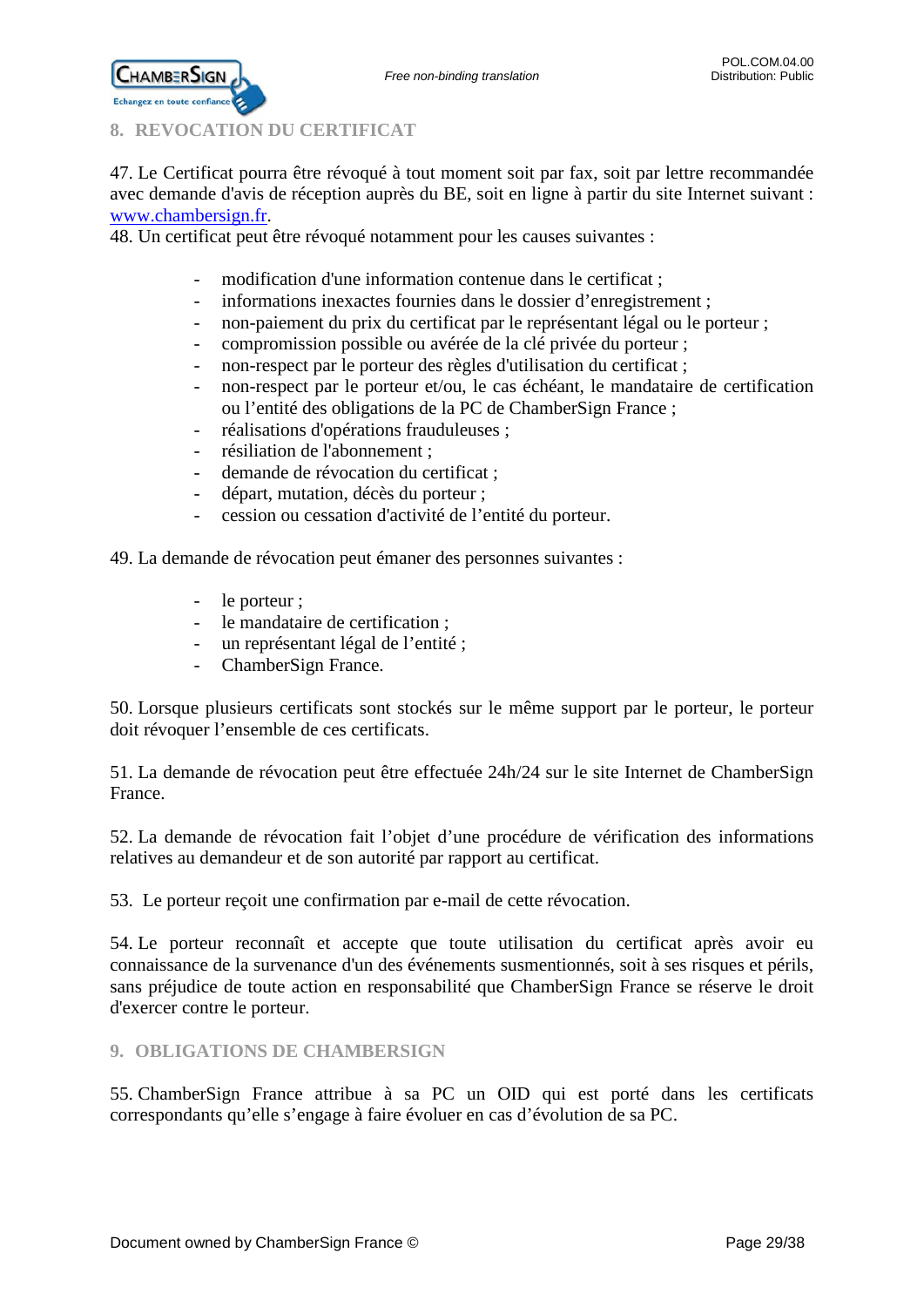

56. Elle s'engage au contrôle par le Bureau d'Enregistrement de l'identification du Porteur, du Représentant Légal et le cas échéant, du Mandataire de Certification se présentant pour obtenir un Certificat de signature.

57. ChamberSign France s'engage à réaliser les prestations de certification selon les modalités et dans les limites des présentes conditions générales.

58. ChamberSign France s'engage à démontrer aux utilisateurs de ses certificats qu'elle a émis un certificat pour un porteur donné et que ce porteur a accepté le certificat.

59. Elle s'engage à tout mettre en oeuvre pour créer et émettre des certificats contenant des informations réputées exactes.

60. Pour cela, ChamberSign France s'engage à s'assurer que le dossier de demande de certificat est complet, que les pièces fournies sont apparemment conformes.

61. Elle s'engage à ce que le certificat de signature électronique soit délivré au porteur dans un délai de 48 heures à compter de la remise d'un dossier complet au bureau d'enregistrement.

62. Elle s'engage à établir, par l'émission d'un certificat, un lien entre l'identité d'une personne et les informations contenues dans ledit certificat.

63. Dans l'hypothèse où le représentant légal aurait recours aux services d'un délégataire, le Bureau d'Enregistrement s'engage à effectuer le contrôle de l'identité du délégataire et la vérification de l'existence du contrat de mandat entre le représentant légal et le délégataire.

64. ChamberSign France prend toutes les mesures raisonnables pour s'assurer que les porteurs sont au courant de leurs droits et obligations concernant l'utilisation et la gestion des clés, des certificats et de l'équipement et des logiciels utilisés aux fins de l'IGC.

65. ChamberSign France prend les dispositions nécessaires pour couvrir ses responsabilités liées à ses opérations et/ou activités et posséder la stabilité financière et les ressources exigées pour fonctionner en conformité avec la PC.

66. ChamberSign France a un devoir général de surveillance quant à la sécurité et l'intégrité des certificats délivrés par elle-même ou l'une de ses composantes.

67. ChamberSign France s'engage sur le bon fonctionnement des certificats qu'elle délivre.

### <span id="page-29-0"></span>**10. OBLIGATIONS DU PORTEUR**

68. Le porteur s'engage à fournir toutes informations utiles, exactes et à jour pour la création et la gestion des certificats pendant toute la durée du contrat.

69. Le porteur est garant de l'exactitude des informations fournies et de l'exhaustivité des pièces justificatives nécessaires, à l'enregistrement conformément à l'article Demande de certificats et renouvellement des présentes conditions générales.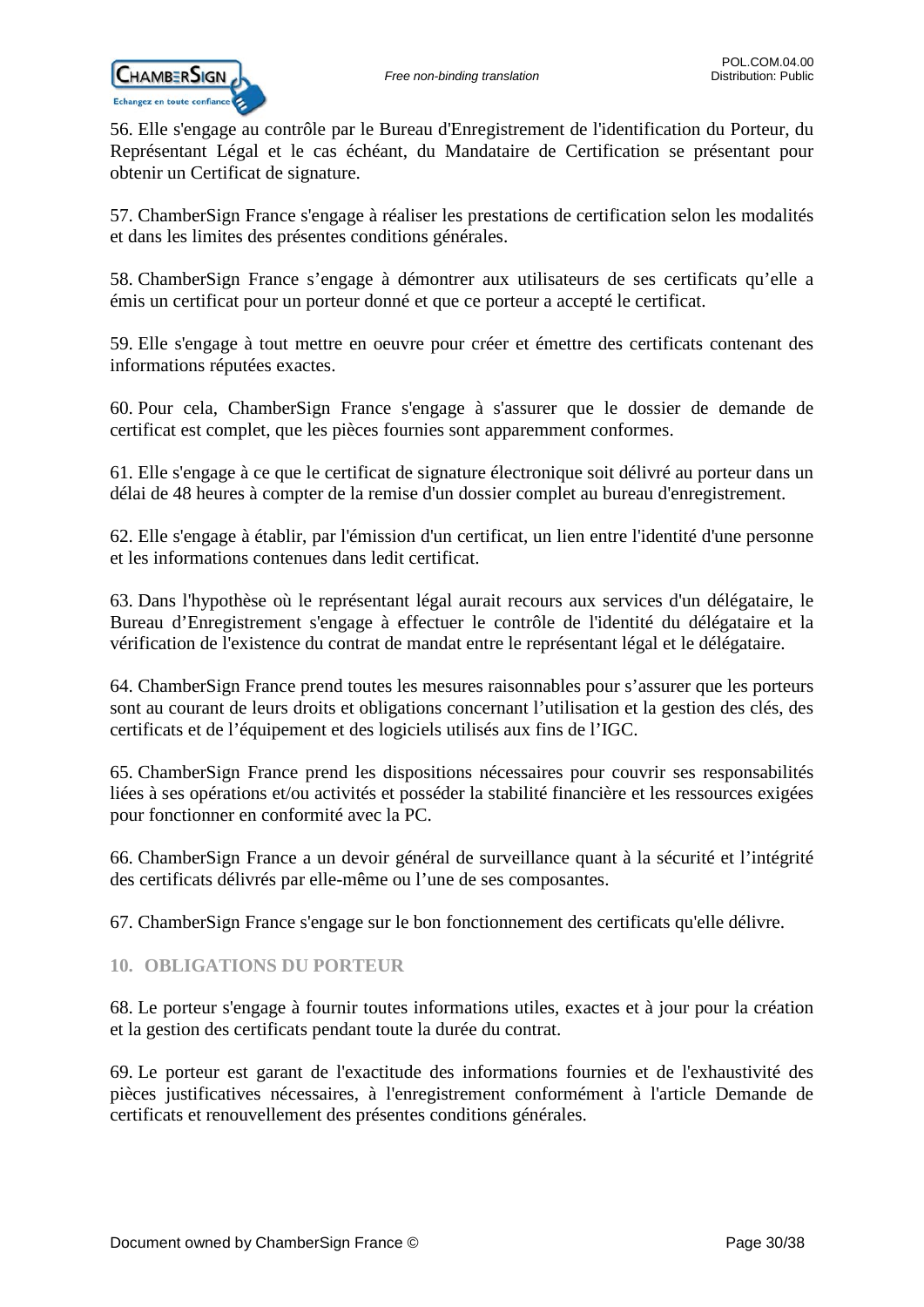

70. Il reconnaît et accepte que les informations fournies à ce titre soient conservées et utilisées par ChamberSign France pour gérer les certificats dans les conditions prévues par la loi et en particulier celles relatives à la protection des données personnelles.

71. Le porteur informe ChamberSign France de toute modification concernant les informations contenues dans son certificat.

72. ChamberSign France se réserve la faculté de procéder à des vérifications aléatoires concernant l'actualité des informations contenues dans le certificat.

73. Les modifications concernant les informations contenues dans le certificat doivent être adressées par courrier avec les pièces justificatives requises au BE de rattachement, dans un délai de 30 jours à compter de leur survenance. A défaut, ChamberSign France se réserve le droit, le délai écoulé, de révoquer le Certificat (ou résilier les conditions générales d'utilisation).

74. Le porteur reconnaît être informé des conditions d'installation des certificats de ChamberSign France. En particulier, le certificat fait l'objet d'un tutoriel disponible sur le site Internet de ChamberSign France.

75. Le porteur choisit le matériel et les logiciels offrant une sécurité en adéquation avec ses besoins pour l'installation et la protection des certificats et des supports physiques.

76. Le porteur s'engage à respecter les usages autorisés des bi-clés et des certificats.

77. Le porteur protège sa clé privée par des moyens appropriés à son environnement.

78. Le porteur protège ses données d'activation et, le cas échéant, les met en œuvre.

79. Le porteur protège l'accès à sa base de certificats.

80. Le porteur respecte les conditions d'utilisation de sa clé privée et du certificat correspondant.

81. Le porteur doit faire, sans délai, une demande de révocation de son certificat auprès du Bureau d'Enregistrement ou sur le site [www.chambersign.fr,](http://www.chambersign.fr/) en cas de compromission ou de suspicion de compromission de sa clé privée (ou de ses données d'activations).

82. Le porteur s'engage à ne pas délivrer le certificat qui lui est attribué ni les codes de protection de ce certificat.

83. Le porteur est informé que les informations personnelles d'identité pourront être utilisées comme éléments d'authentification lors de la demande de révocation.

<span id="page-30-0"></span>**11. OBLIGATIONS DES UTILISATEURS DE CERTIFICATS**

84. Les utilisateurs de certificat s'engagent à respecter les stipulations des présentes conditions générales.

85. Les utilisateurs de certificats vérifient et respectent l'usage pour lequel un certificat a été émis.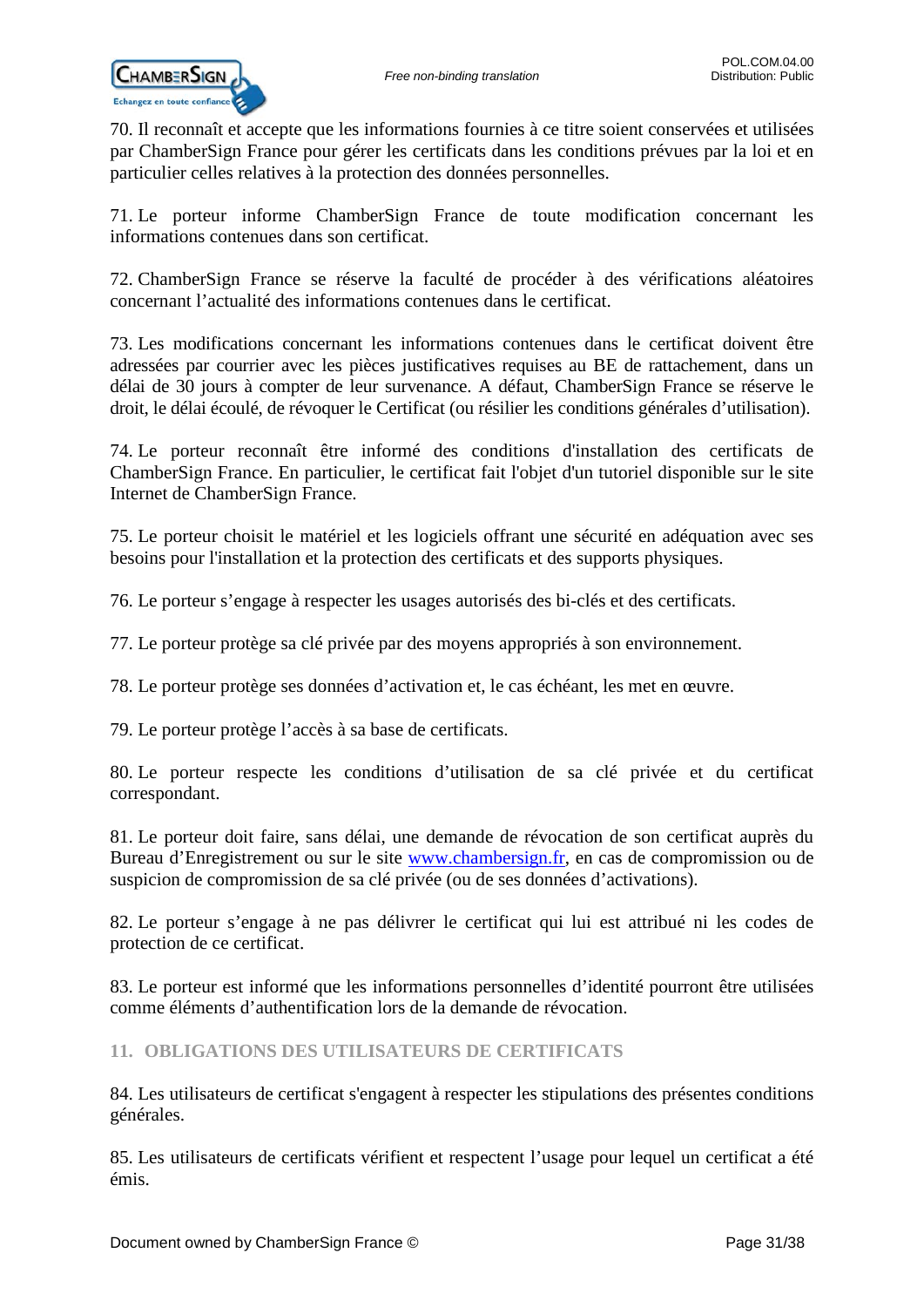86. Les utilisateurs de certificats contrôlent que le certificat émis par ChamberSign France est référencé au niveau de sécurité et pour le service de confiance requis par l'application.

87. Lorsque le porteur n'est pas le représentant légal de l'entité, il incombe à l'utilisateur de vérifier que le porteur dispose, à la date de signature, des pouvoirs nécessaires pour engager l'entité pour l'acte concerné.

88. Pour chacun des certificats de la chaîne de certification, du certificat du porteur jusqu'à l'autorité de certification racine, les utilisateurs vérifient l'état du certificat et notamment la signature numérique de ChamberSign France, émettrice du certificat considéré, et contrôlent la validité de ce certificat.

89. Les utilisateurs de certificats vérifient et respectent les obligations des utilisateurs de certificats exprimés dans la PC applicable.

<span id="page-31-0"></span>**12. OBLIGATIONS DU REPRESENTANT LEGAL**

90. Le représentant légal s'engage à respecter les stipulations des présentes conditions générales.

91. Le représentant légal est responsable de la gestion des certificats délivrés à ses employés ou agents dans le cadre du contrat d'abonnement de façon, et s'engage à faire en sorte que tout porteur de certificat délivré dans le cadre de ce contrat d'abonnement respecte les obligations qui y sont afférentes et qu'aucune fraude ou erreur n'est commise. A ce titre, le représentant légal s'assure notamment que le porteur :

- n'utilise pas les certificats à des fins personnelles ;
- communique les informations utiles à la création du certificat et les éventuelles modifications pendant toute la durée du contrat d'abonnement ;
- respecte la procédure de révocation décrite à l'article Révocation ;
- conserve secrètes et de manière sécurisée, les données confidentielles et le support physique du certificat.

92. Le représentant légal s'engage à fournir toutes informations utiles, exactes et à jour pour la création et la gestion des certificats pendant toute la durée du contrat.

93. Les modifications concernant les informations contenues dans le certificat doivent être adressées par courrier avec les pièces justificatives requises au BE de rattachement, dans un délai de 30 jours à compter de leur survenance. A défaut, ChamberSign France se réserve le droit, le délai écoulé, de révoquer le Certificat (ou résilier le contrat d'abonnement).

94. Le représentant légal est garant de l'exactitude des informations fournies et de l'exhaustivité des pièces justificatives nécessaires, à l'enregistrement conformément à l'article Demande de certificats et Renouvellement des présentes conditions générales.

95. Il reconnaît et accepte que les informations fournies à ce titre soient conservées et utilisées par ChamberSign France pour gérer les certificats dans les conditions prévues par la loi et en particulier celles relatives à la protection des données personnelles.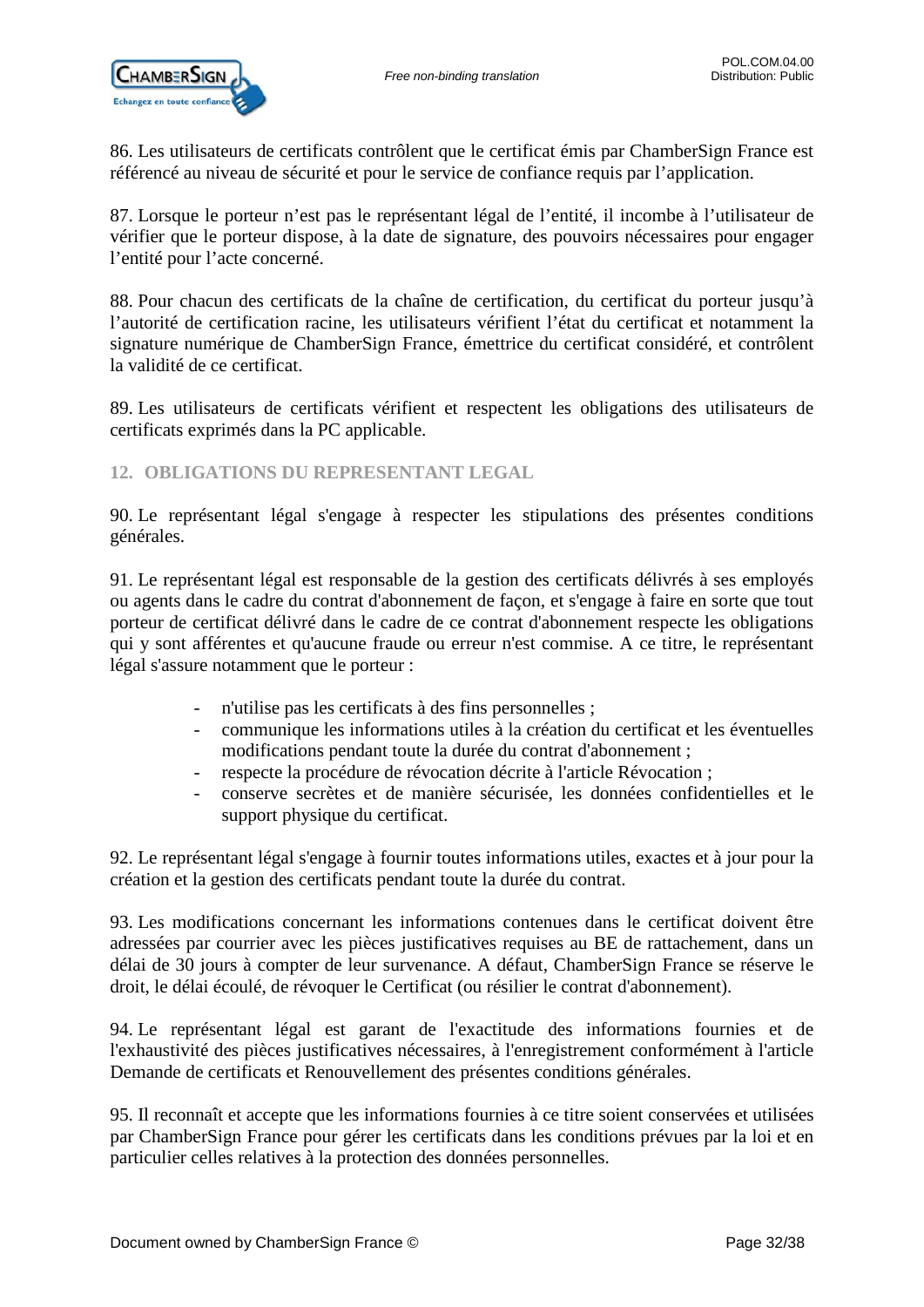96. Le représentant légal reconnaît être informé des conditions d'installation des certificats de ChamberSign France. En particulier, le certificat fait l'objet d'un tutoriel disponible sur le site Internet de ChamberSign France.

97. Le représentant légal choisit le matériel et les logiciels offrant une sécurité en adéquation avec leurs besoins pour l'installation et la protection des certificats et des supports physiques.

<span id="page-32-0"></span>**13. PRIX**

98. Le prix du service de certification de signature est déterminé dans les conditions tarifaires émises par ChamberSign France.

99. Les modes de règlement acceptés sont les suivants :

- \* Carte bleue ;
- \* Virement ;
- \* Chèque.

100.Aucun escompte n'est accordé en cas de règlement anticipé.

- 101.ChamberSign France se réserve le droit de refacturer au porteur les frais bancaires dans le cas où le chèque serait émis sans provision, ainsi que les frais engendrés en cas d'erreur de paiement de la part du porteur.
- 102.Le certificat est réglé à la date du face à face.
- 103.En cas de non règlement dans les délais, il sera dû conformément à la loi n° 2001-420, une indemnité calculée sur la base du taux appliqué par la banque centrale européenne à son opération de refinancement la plus récente majoré de 10 points de pourcentage.
- 104.Ces pénalités seront applicables dès le jour suivant la date prévue au règlement de la facture et seront exigibles sans qu'aucun rappel ne soit nécessaire.
- 105.En cas de non règlement, ChamberSign France se réserve le droit de révoquer le certificat sans ouvrir droit à dommages et intérêts ni remplacements.
- <span id="page-32-2"></span><span id="page-32-1"></span>**14. GARANTIES ET LIMITES DE GARANTIES**
	- **14.1 GARANTIES**

### 106.ChamberSign France garantit et maintient la cohérence de sa DPC avec sa PC.

- 107.ChamberSign France s'engage à protéger et garantir l'intégrité et la confidentialité des clés secrètes et/ou privées.
- 108.ChamberSign France garantit la sécurité des clés qu'elle remet.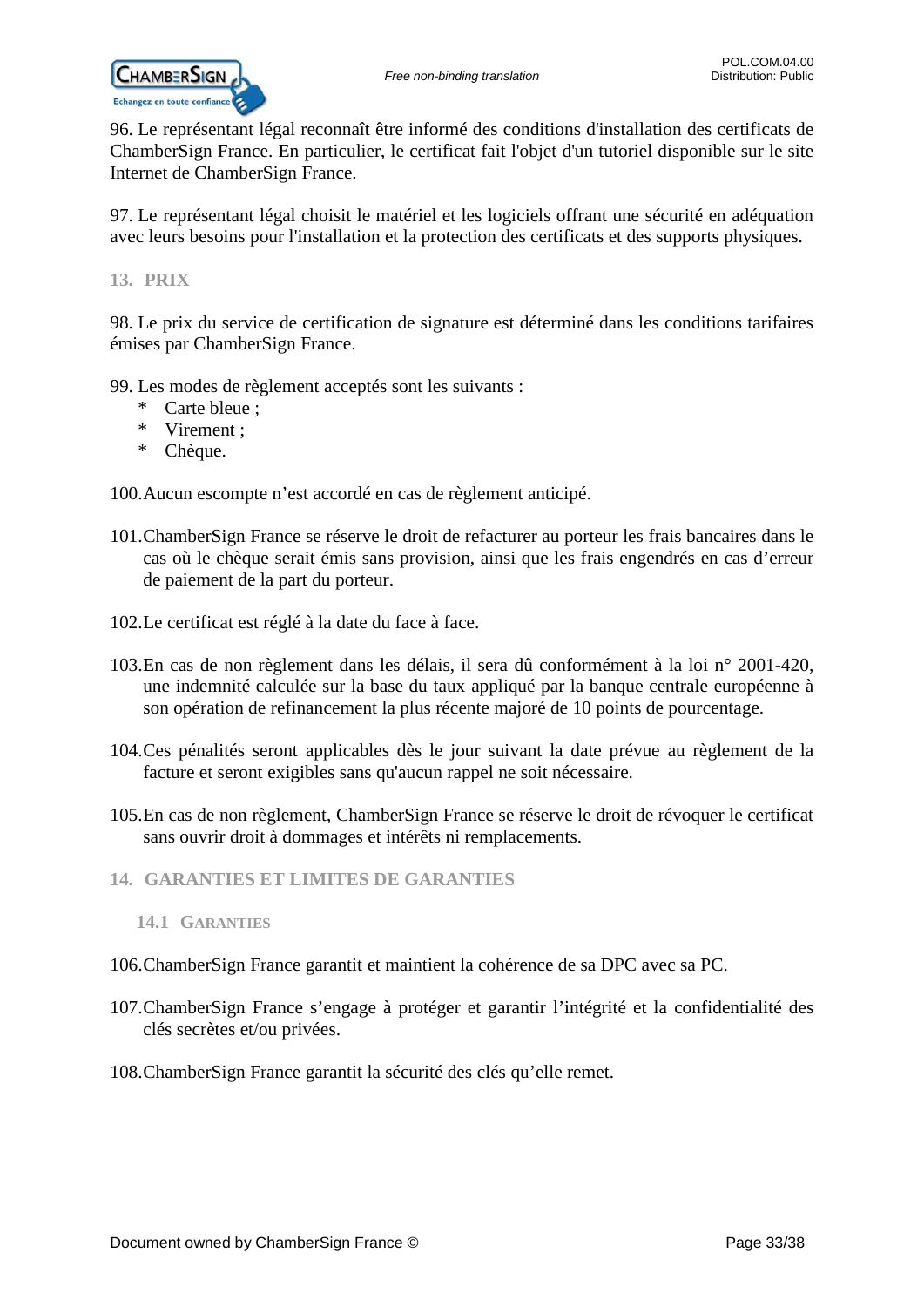

<span id="page-33-0"></span>**14.2 LIMITES DE GARANTIE**

- 109.ChamberSign France ne garantit en aucun cas le contenu des messages signés en utilisant son certificat, et seul le porteur est responsable vis-à-vis des tiers du contenu de ces envois.
- <span id="page-33-1"></span>**15. RESPONSABILITE**
- 110.ChamberSign France est responsable de la conformité de sa politique de certification, avec les exigences émises par la PC-Type.
- 111.ChamberSign France assume toute conséquence dommageable résultant du non-respect de sa PC par elle-même ou l'une de ses composantes.
- 112.De plus, ChamberSign France reconnaît engager sa responsabilité en cas de faute ou de négligence, d'elle-même ou de l'une de ses composantes, quelle qu'en soit la nature et la gravité, qui aurait pour conséquence la lecture, l'altération ou le détournement des données personnelles des porteurs à des fins frauduleuses, que ces données soient contenues ou en transit dans les applications de gestion des certificats de ChamberSign France.
- 113.Elle est responsable du maintien du niveau de sécurité de l'infrastructure technique sur laquelle elle s'appuie pour fournir ses services.
- 114.Toute modification ayant un impact sur le niveau de sécurité fourni doit être approuvée par les instances de haut niveau de l'AC.
- 115.Seules les informations pertinentes de la PC mise en place par l'AC figurent dans les conditions générales d'utilisation.
- 116.ChamberSign France ne saurait être tenue responsable du préjudice causé par un usage du certificat dépassant les limites de l'usage autorisé et du plafond des transactions fixé par les présentes.
- 117.La responsabilité de ChamberSign France ne saurait être engagée en cas d'informations inexactes dues à de fausses déclarations, à de faux documents ou à l'absence d'information des modifications survenues dans la situation du porteur, du représentant légal, ou du mandataire de certification lors de la création ou en cours de validité du certificat, que la fausse déclaration, le faux document ou l'omission soit intentionnel ou pas.
- 118.ChamberSign France n'assume aucun engagement, ni aucune responsabilité quant aux conséquences des retards de transmission, altération, erreurs ou pertes de tout message électronique, lettre ou document signés.
- 119.Sans préjudice de l'article Assurance, ChamberSign France ne sera en aucun cas tenue responsable des dommages indirects tels que, par exemple, tout préjudice financier ou commercial, perte de bénéfice ou d'exploitation, trouvant leur origine ou étant la conséquence de l'abonnement ou inhérents à l'utilisation des certificats émis par ChamberSign France.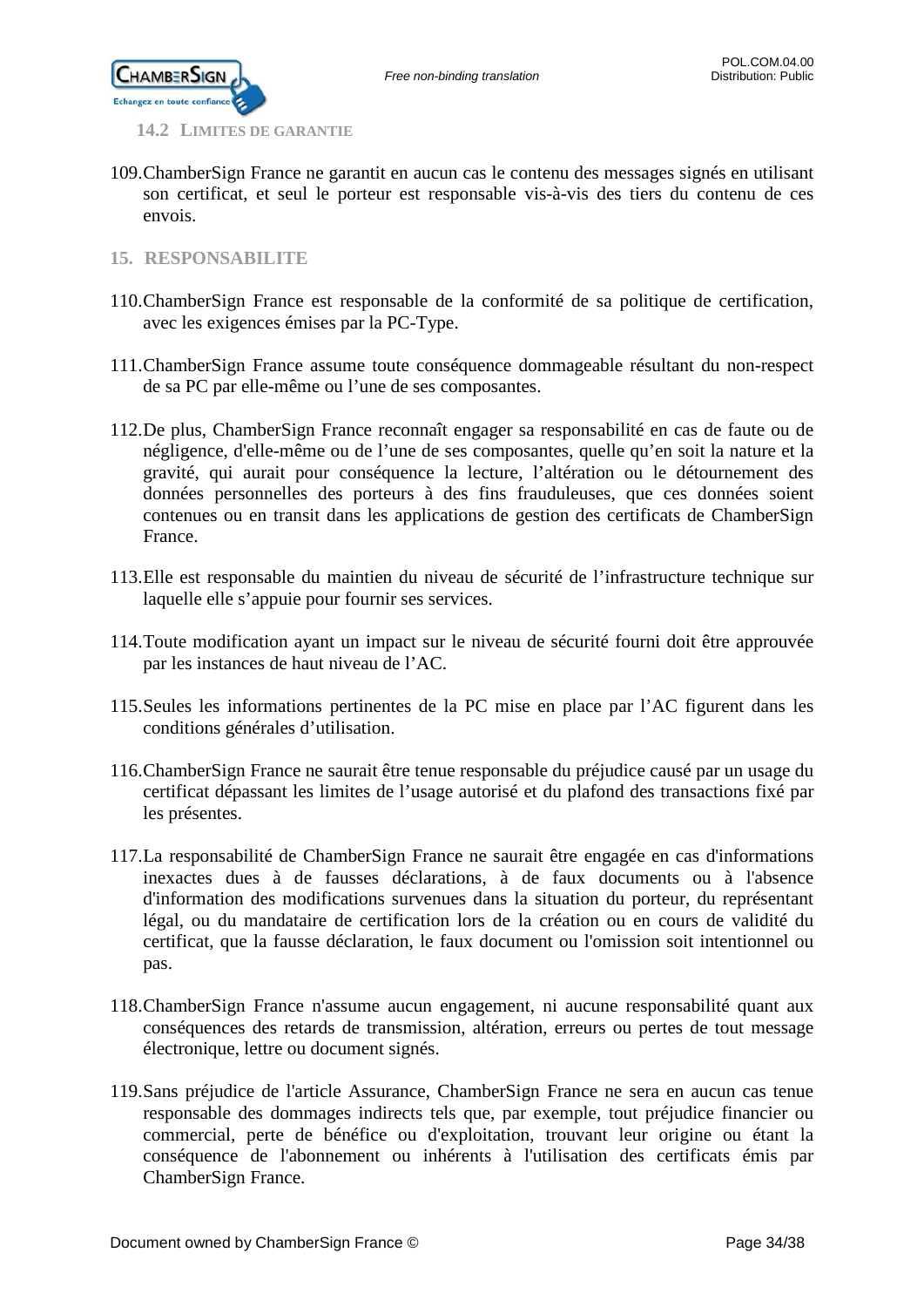

- 120.Elle n'assume aucun engagement ni responsabilité quant à l'utilisation d'un certificat par le porteur, le mandataire de certification, le représentant légal ou l'utilisateur du certificat non conforme aux dispositions des présentes Conditions Générales, notamment pour ce qui concerne les procédures de contrôle de validité du certificat lors d'une transaction.
- 121.Par ailleurs, ChamberSign France ne saurait être responsable des phénomènes liés à l'usure normale des médias informatiques, et notamment de la détérioration des informations portées sur lesdits médias due à l'influence des champs magnétiques.
- 122.ChamberSign France ne saurait être tenue pour responsable des dommages liés notamment à une interruption ou un dysfonctionnement des services et applications de l'utilisateur de certificats.
- 123.Si le représentant légal a fait l'acquisition d'un ou plusieurs supports physiques, ChamberSign France n'est responsable que de leur délivrance physique.
- 124.En cas de dysfonctionnement du support physique ou de son logiciel pilote associé, CSF en assure le remplacement.
- 125.ChamberSign France ne saurait être responsable de l'usage de la clé privée du porteur, qui en a la responsabilité personnelle. Tout dommage lié à la compromission de la clé privée est à la charge du représentant légal.
- 126.ChamberSign France ne saurait voir sa responsabilité engagée du fait d'une utilisation illicite du certificat dès lors que le représentant légal, le mandataire de certification ou le porteur n'aura pas effectué une demande de révocation conformément aux présentes conditions générales.
- <span id="page-34-0"></span>**16. ASSURANCE**
- 127.ChamberSign France a souscrit, pour l'ensemble des dommages corporels, matériels et immatériels résultant de son activité, auprès de Gras Savoye une assurance couvrant les conséquences de sa responsabilité civile professionnelle.
- 128.Aux termes du contrat d'assurance souscrit par ChamberSign France, le porteur pourra bénéficier du remplacement du Certificat perdu, ou volé.

### <span id="page-34-1"></span>**17. CONFIDENTIALITE**

129.Dans le cadre des présentes, l'ensemble des informations est confidentiel et recouvre toutes informations ou toutes données communiquées par les parties par écrit ou oralement.

130.Les parties s'engagent à :

- traiter les informations confidentielles avec le même degré de protection qu'elles accordent à leurs propres informations confidentielles de même importance ;
- garder les informations confidentielles et qu'elles ne soient pas divulguées ni susceptibles de l'être directement ou indirectement à tout tiers ;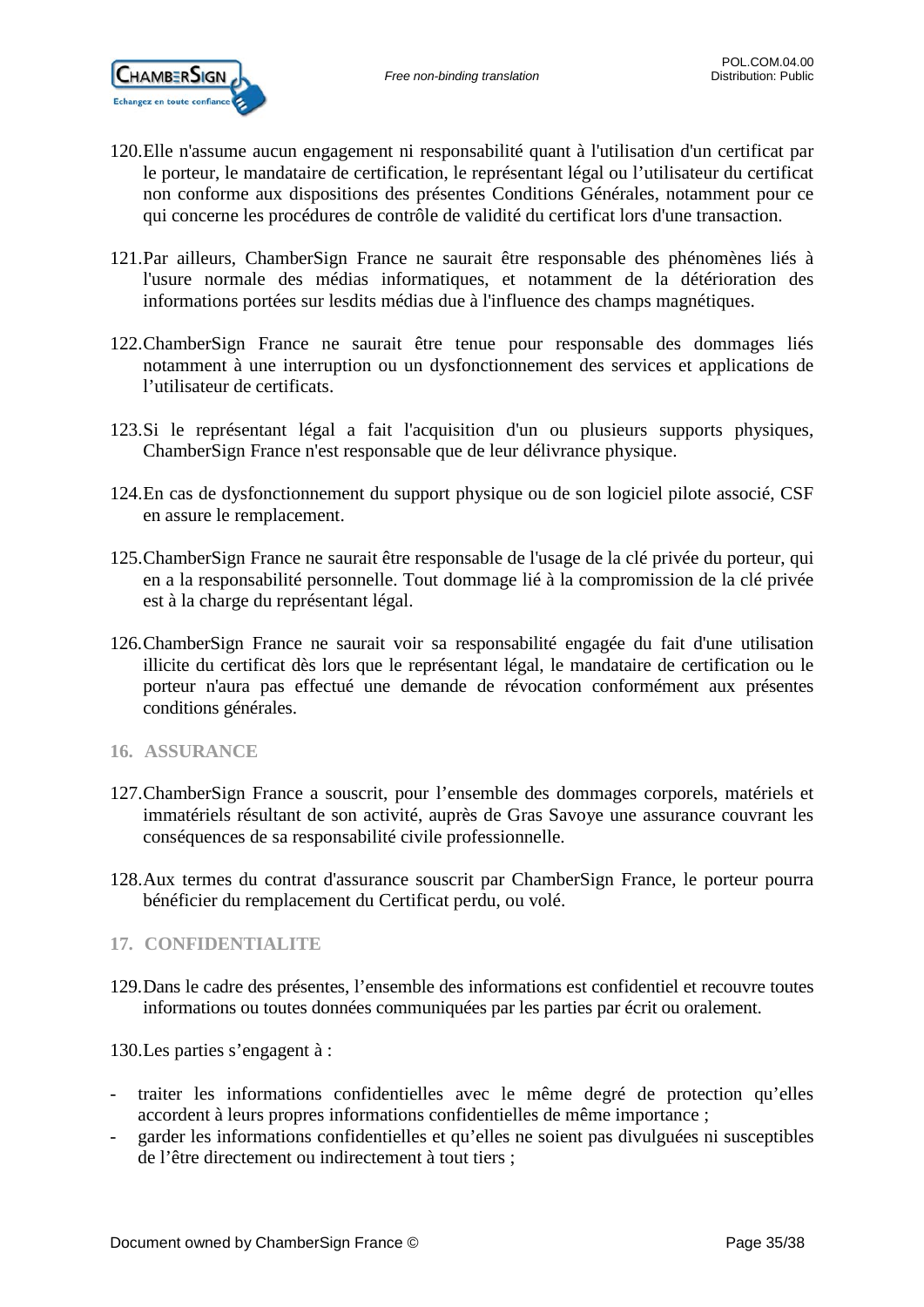

- éviter que les informations confidentielles ne soient ni copiées, ni reproduites, ni dupliquées, en partie ou en totalité, lorsque de telles copies, reproductions ou duplications ne sont pas directement liées à l'exécution des présentes.

### <span id="page-35-0"></span>**18. PROPRIETE INTELLECTUELLE**

- 131.Les parties déclarent et garantissent avoir la libre disposition des marques, noms, dénominations, et autres signes distinctifs destinés à être utilisés dans le cadre des présentes.
- <span id="page-35-1"></span>**19. DONNEES A CARACTERE PERSONNEL**
- 132.Les données à caractère personnel recueillies par ChamberSign France pour les besoins de la délivrance et de la conservation des certificats peuvent l'être directement auprès de la personne concernée ou indirectement auprès du représentant légal ou du mandataire de certification et ne seront traitées que pour les fins en vue desquelles elles ont été recueillies.
- 133.ChamberSign France déclare et garantit que les données à caractère personnel collectées dans le cadre des présentes ainsi que les traitements dont elle est le responsable sont traitées conformément aux dispositions de la loi n°78-17 du 6 janvier 1978 relative à l'informatique, aux fichiers et aux libertés.
- 134.En particulier, ChamberSign France fait son affaire de l'observation vis-à-vis des personnes concernées par la collecte et le traitement de données à caractère personnel des informations prescrites à l'article 32 de la loi du 6 janvier 1978.
- 135.ChamberSign France assure la confidentialité et la sécurité des données collectées dans le cadre des présentes.
- 136.Toutefois, ces données pourront être transmises à l'opérateur technique de ChamberSign France, qui respecte la même politique de confidentialité que ChamberSign France.
- 137.Le représentant légal, le mandataire de certification et le porteur peuvent écrire à ChamberSign France, à l'adresse suivante : ChamberSign France - 46 avenue de la Grande Armée - 75 017 Paris, pour exercer leurs droits d'accès, d'interrogation, d'opposition pour motif légitime, et de rectification à l'égard des informations les concernant et faisant l'objet d'un traitement par ChamberSign France, dans les conditions prévues par la loi du 6 janvier 1978.
- 138.Le représentant légal, le mandataire de certification et le porteur disposent de la faculté de s'opposer, sans frais et sans motif, à ce que les données le concernant soient utilisées à des fins de prospection, notamment commerciale.

### <span id="page-35-2"></span>**20. RESILIATION DE L'ABONNEMENT**

- 139.Le représentant légal, le mandataire de certification ou le porteur pourra résilier l'abonnement à tout moment et sans cause.
- 140.Dans ce cas, il ne peut prétendre au remboursement des sommes déjà versées au titre de l'abonnement au service de certification de ChamberSign France.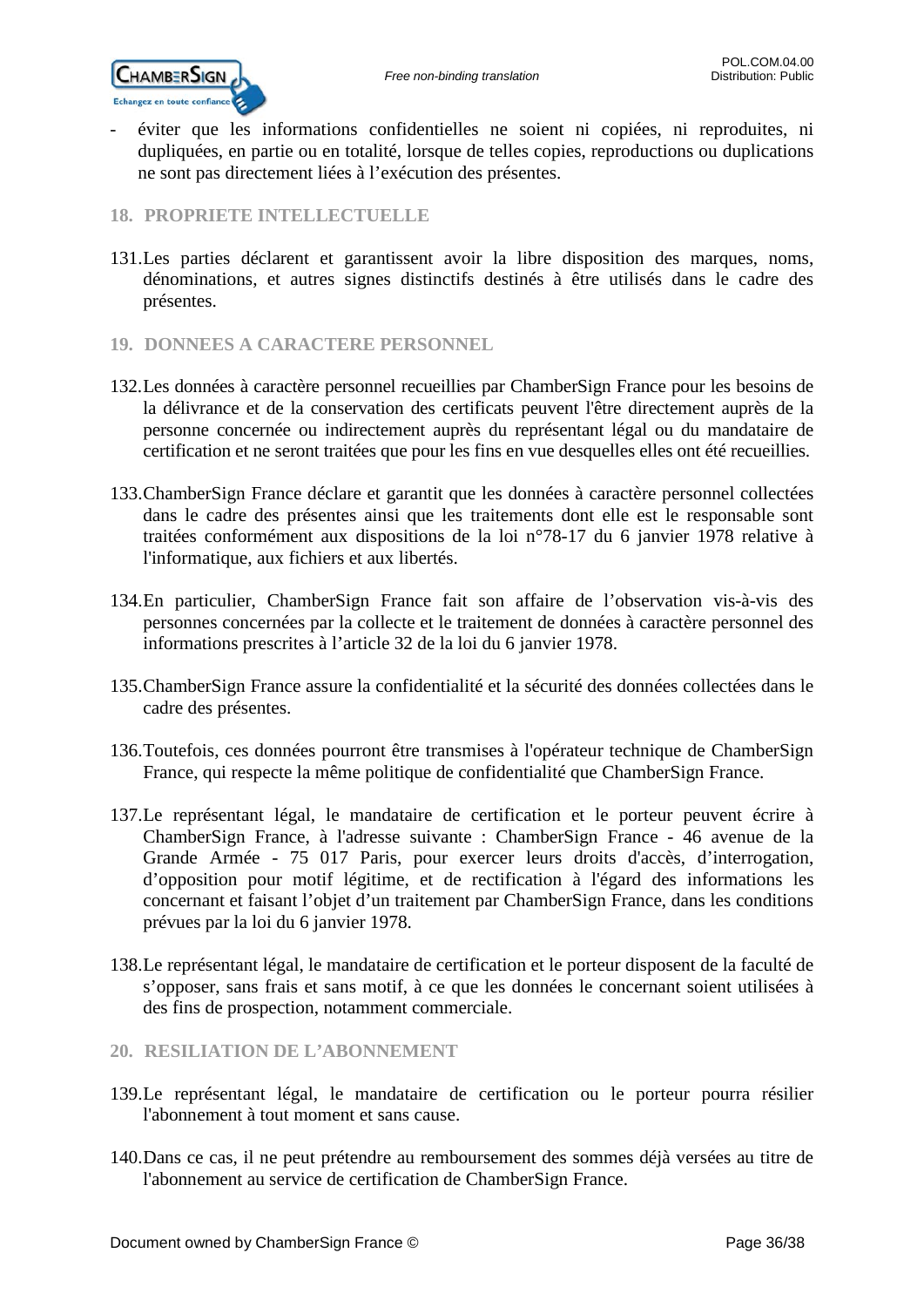

141.De son côté, ChamberSign France pourra résilier l'abonnement de façon anticipée si le représentant légal, le mandataire de certification ou le porteur ne respecte pas les obligations contractuelles mises à sa charge, après une mise en demeure par courrier recommandé avec accusé de réception, restée infructueuse pendant 30 jours.

142.L'abonnement est résilié de plein droit :

- en cas d'expiration de l'ensemble des certificats n'ayant pas donné lieu à renouvellement ;
- en cas de révocation des certificats ;
- en cas de non paiement du prix de l'abonnement.

Si après révocation, ChamberSign France reçoit de la même personne, une nouvelle demande de certificat, un nouveau dossier sera constitué et les Conditions Générales d'Utilisation seront alors à nouveau à signer.

143.En cas de résiliation intervenant avant la fin de la durée de validité attachée au certificat, pour un motif non imputable à ChamberSign France, le prix versé par le représentant légal ou par le porteur restera acquis à ChamberSign France.

### <span id="page-36-0"></span>**21. BONNE FOI**

144.Les parties conviennent d'exécuter leurs obligations avec une parfaite bonne foi.

### <span id="page-36-1"></span>**22. CONSERVATION**

- 145.ChamberSign France conservera les documents relatifs à la preuve du contrôle d'identification des porteurs pendant les délais prévus dans la politique de certification.
- 146. Les journaux d'évènement sont conservés sur site pendant une durée de 30 jours.

147. Après leur génération, ils sont archivés dans un bref délai et au plus tard sous le délai d'un jour et pendant cinq ans.

- 148.Les dossiers d'enregistrement sont archivés pendant une durée de 5 ans.
- 149.Les certificats de ChamberSign France et des porteurs, ainsi que les LCR émis par ChamberSign France sont archivés pendant une durée de 5 ans.
- 150.S'agissant des documents dont la durée d'archivage est supérieure à 5 ans, il revient au porteur de faire le nécessaire pour garantir l'archivage du certificat à des fins de vérification de la validité de la signature.
- 151.Les dossiers de demande de certificat acceptés sont archivés pendant une durée nécessaire aux besoins de fourniture de la preuve de la certification dans des procédures légales, conformément à la loi applicable.